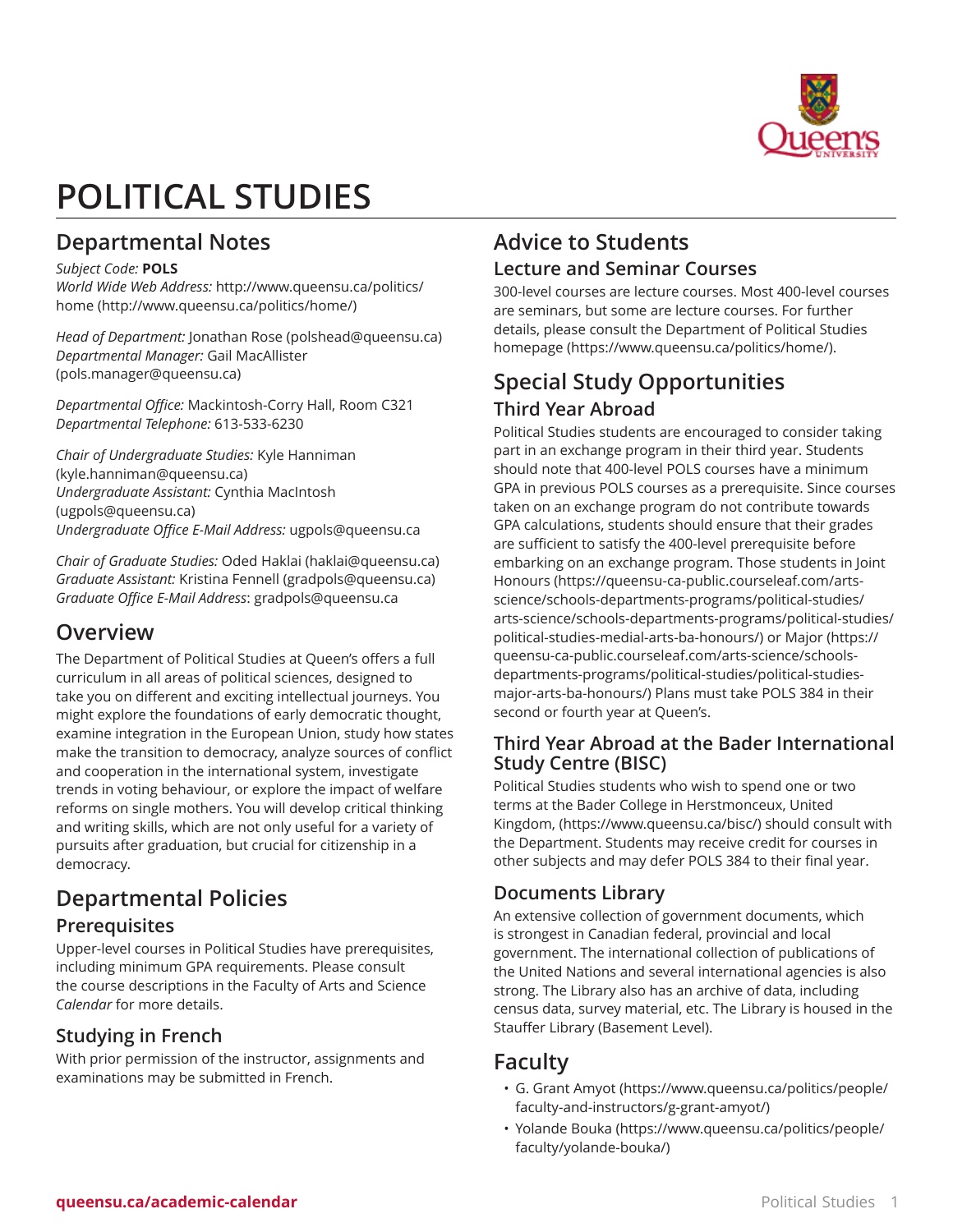

- Poulomi [Chakrabarti](https://www.queensu.ca/politics/people/faculty-and-instructors/poulomi-chakrabarti/) [\(https://www.queensu.ca/politics/](https://www.queensu.ca/politics/people/faculty-and-instructors/poulomi-chakrabarti/) [people/faculty-and-instructors/poulomi-chakrabarti/\)](https://www.queensu.ca/politics/people/faculty-and-instructors/poulomi-chakrabarti/)
- [Wayne](https://www.queensu.ca/politics/people/faculty/wayne-cox/) Cox [\(https://www.queensu.ca/politics/people/](https://www.queensu.ca/politics/people/faculty/wayne-cox/) [faculty/wayne-cox/\)](https://www.queensu.ca/politics/people/faculty/wayne-cox/)
- Zsuzsa [Csergo](https://www.queensu.ca/politics/people/faculty-and-instructors/zsuzsa-cserg%C5%91/) ([https://www.queensu.ca/politics/people/](https://www.queensu.ca/politics/people/faculty-and-instructors/zsuzsa-cserg%C5%91/) [faculty-and-instructors/zsuzsa-cserg%C5%91/\)](https://www.queensu.ca/politics/people/faculty-and-instructors/zsuzsa-cserg%C5%91/)
- [Danielle](https://www.queensu.ca/politics/people/faculty/danielle-delaney/) Delaney [\(https://www.queensu.ca/politics/](https://www.queensu.ca/politics/people/faculty/danielle-delaney/) [people/faculty/danielle-delaney/](https://www.queensu.ca/politics/people/faculty/danielle-delaney/))
- Colin [Farrelly](https://www.queensu.ca/politics/people/faculty-and-instructors/colin-farrelly/) [\(https://www.queensu.ca/politics/people/](https://www.queensu.ca/politics/people/faculty-and-instructors/colin-farrelly/) [faculty-and-instructors/colin-farrelly/\)](https://www.queensu.ca/politics/people/faculty-and-instructors/colin-farrelly/)
- Paul [Gardner](https://www.queensu.ca/politics/people/faculty-and-instructors/paul-gardner/) [\(https://www.queensu.ca/politics/people/](https://www.queensu.ca/politics/people/faculty-and-instructors/paul-gardner/) [faculty-and-instructors/paul-gardner/\)](https://www.queensu.ca/politics/people/faculty-and-instructors/paul-gardner/)
- Elizabeth [Goodyear-Grant](https://www.queensu.ca/politics/people/faculty-and-instructors/elizabeth-goodyear-grant/) [\(https://www.queensu.ca/](https://www.queensu.ca/politics/people/faculty-and-instructors/elizabeth-goodyear-grant/) [politics/people/faculty-and-instructors/elizabeth](https://www.queensu.ca/politics/people/faculty-and-instructors/elizabeth-goodyear-grant/)[goodyear-grant/\)](https://www.queensu.ca/politics/people/faculty-and-instructors/elizabeth-goodyear-grant/)
- J. [Andrew](https://www.queensu.ca/politics/people/faculty-and-instructors/j-andrew-grant/) Grant [\(https://www.queensu.ca/politics/people/](https://www.queensu.ca/politics/people/faculty-and-instructors/j-andrew-grant/) [faculty-and-instructors/j-andrew-grant/](https://www.queensu.ca/politics/people/faculty-and-instructors/j-andrew-grant/))
- [David Haglund](https://www.queensu.ca/politics/people/faculty-and-instructors/david-haglund/) ([https://www.queensu.ca/politics/people/](https://www.queensu.ca/politics/people/faculty-and-instructors/david-haglund/) [faculty-and-instructors/david-haglund/](https://www.queensu.ca/politics/people/faculty-and-instructors/david-haglund/))
- [Oded Haklai](https://www.queensu.ca/politics/people/faculty-and-instructors/oded-haklai/) [\(https://www.queensu.ca/politics/people/](https://www.queensu.ca/politics/people/faculty-and-instructors/oded-haklai/) [faculty-and-instructors/oded-haklai/\)](https://www.queensu.ca/politics/people/faculty-and-instructors/oded-haklai/)
- [Kyle Hanniman](https://www.queensu.ca/politics/people/faculty/kyle-hanniman/) ([https://www.queensu.ca/politics/people/](https://www.queensu.ca/politics/people/faculty/kyle-hanniman/) [faculty/kyle-hanniman/\)](https://www.queensu.ca/politics/people/faculty/kyle-hanniman/)
- [Janet Hiebert](https://www.queensu.ca/politics/people/faculty-and-instructors/janet-hiebert/) ([https://www.queensu.ca/politics/people/](https://www.queensu.ca/politics/people/faculty-and-instructors/janet-hiebert/) [faculty-and-instructors/janet-hiebert/\)](https://www.queensu.ca/politics/people/faculty-and-instructors/janet-hiebert/)
- [Stéfanie von Hlatky](https://www.queensu.ca/politics/people/faculty-and-instructors/stefanie-von-hlatky/) [\(https://www.queensu.ca/politics/](https://www.queensu.ca/politics/people/faculty-and-instructors/stefanie-von-hlatky/) [people/faculty-and-instructors/stefanie-von-hlatky/](https://www.queensu.ca/politics/people/faculty-and-instructors/stefanie-von-hlatky/))
- Rachel [Laforest](https://www.queensu.ca/politics/people/faculty-and-instructors/rachel-laforest/) [\(https://www.queensu.ca/politics/people/](https://www.queensu.ca/politics/people/faculty-and-instructors/rachel-laforest/) [faculty-and-instructors/rachel-laforest/\)](https://www.queensu.ca/politics/people/faculty-and-instructors/rachel-laforest/)
- [Andrew](https://www.queensu.ca/politics/people/faculty-and-instructors/andrew-lister/) Lister ([https://www.queensu.ca/politics/people/](https://www.queensu.ca/politics/people/faculty-and-instructors/andrew-lister/) [faculty-and-instructors/andrew-lister/\)](https://www.queensu.ca/politics/people/faculty-and-instructors/andrew-lister/)
- [Margaret](https://www.queensu.ca/politics/people/faculty-and-instructors/margaret-little/) Little [\(https://www.queensu.ca/politics/people/](https://www.queensu.ca/politics/people/faculty-and-instructors/margaret-little/) [faculty-and-instructors/margaret-little/](https://www.queensu.ca/politics/people/faculty-and-instructors/margaret-little/))
- [Fan Lu](https://www.queensu.ca/politics/people/faculty-and-instructors/fan-lu/) ([https://www.queensu.ca/politics/people/faculty](https://www.queensu.ca/politics/people/faculty-and-instructors/fan-lu/)[and-instructors/fan-lu/](https://www.queensu.ca/politics/people/faculty-and-instructors/fan-lu/))
- [Eleanor MacDonald](https://www.queensu.ca/politics/people/faculty-and-instructors/eleanor-macdonald/) ([https://www.queensu.ca/politics/](https://www.queensu.ca/politics/people/faculty-and-instructors/eleanor-macdonald/) [people/faculty-and-instructors/eleanor-macdonald/](https://www.queensu.ca/politics/people/faculty-and-instructors/eleanor-macdonald/))
- [Stéphanie Martel](https://www.queensu.ca/politics/people/faculty/st%C3%A9phanie-martel/) ([https://www.queensu.ca/politics/](https://www.queensu.ca/politics/people/faculty/st%C3%A9phanie-martel/) [people/faculty/st%C3%A9phanie-martel/\)](https://www.queensu.ca/politics/people/faculty/st%C3%A9phanie-martel/)
- [John McGarry](https://www.queensu.ca/politics/people/faculty/john-mcgarry/) [\(https://www.queensu.ca/politics/people/](https://www.queensu.ca/politics/people/faculty/john-mcgarry/) [faculty/john-mcgarry/\)](https://www.queensu.ca/politics/people/faculty/john-mcgarry/)
- [Margaret](https://www.queensu.ca/politics/people/faculty-and-instructors/margaret-moore/) Moore [\(https://www.queensu.ca/politics/people/](https://www.queensu.ca/politics/people/faculty-and-instructors/margaret-moore/) [faculty-and-instructors/margaret-moore/\)](https://www.queensu.ca/politics/people/faculty-and-instructors/margaret-moore/)
- [Jonathan Rose](https://www.queensu.ca/politics/people/faculty-and-instructors/jonathan-rose/) [\(https://www.queensu.ca/politics/people/](https://www.queensu.ca/politics/people/faculty-and-instructors/jonathan-rose/) [faculty-and-instructors/jonathan-rose/](https://www.queensu.ca/politics/people/faculty-and-instructors/jonathan-rose/))

#### **Specialization**

• [Politics, Philosophy and Economics – Specialization](https://queensu-ca-public.courseleaf.com/arts-science/schools-departments-programs/political-studies/politics-philosophy-economics-specialization-arts-ba-honours/) [\(Arts\) – Bachelor of Arts \(Honours\)](https://queensu-ca-public.courseleaf.com/arts-science/schools-departments-programs/political-studies/politics-philosophy-economics-specialization-arts-ba-honours/) [\(https://queensu-ca-](https://queensu-ca-public.courseleaf.com/arts-science/schools-departments-programs/political-studies/politics-philosophy-economics-specialization-arts-ba-honours/) [public.courseleaf.com/arts-science/schools-departments](https://queensu-ca-public.courseleaf.com/arts-science/schools-departments-programs/political-studies/politics-philosophy-economics-specialization-arts-ba-honours/)[programs/political-studies/politics-philosophy-economics](https://queensu-ca-public.courseleaf.com/arts-science/schools-departments-programs/political-studies/politics-philosophy-economics-specialization-arts-ba-honours/)[specialization-arts-ba-honours/\)](https://queensu-ca-public.courseleaf.com/arts-science/schools-departments-programs/political-studies/politics-philosophy-economics-specialization-arts-ba-honours/)

# **Major**

• [Political Studies – Major \(Arts\) – Bachelor of Arts \(Honours\)](https://queensu-ca-public.courseleaf.com/arts-science/schools-departments-programs/political-studies/political-studies-major-arts-ba-honours/) ([https://queensu-ca-public.courseleaf.com/arts-science/](https://queensu-ca-public.courseleaf.com/arts-science/schools-departments-programs/political-studies/political-studies-major-arts-ba-honours/) [schools-departments-programs/political-studies/political](https://queensu-ca-public.courseleaf.com/arts-science/schools-departments-programs/political-studies/political-studies-major-arts-ba-honours/)[studies-major-arts-ba-honours/](https://queensu-ca-public.courseleaf.com/arts-science/schools-departments-programs/political-studies/political-studies-major-arts-ba-honours/))

# **Joint Honours**

• [Political Studies – Joint Honours \(Arts\) – Bachelor of Arts](https://queensu-ca-public.courseleaf.com/arts-science/schools-departments-programs/political-studies/political-studies-medial-arts-ba-honours/) [\(Honours\)](https://queensu-ca-public.courseleaf.com/arts-science/schools-departments-programs/political-studies/political-studies-medial-arts-ba-honours/) [\(https://queensu-ca-public.courseleaf.com/arts](https://queensu-ca-public.courseleaf.com/arts-science/schools-departments-programs/political-studies/political-studies-medial-arts-ba-honours/)[science/schools-departments-programs/political-studies/](https://queensu-ca-public.courseleaf.com/arts-science/schools-departments-programs/political-studies/political-studies-medial-arts-ba-honours/) [political-studies-medial-arts-ba-honours/](https://queensu-ca-public.courseleaf.com/arts-science/schools-departments-programs/political-studies/political-studies-medial-arts-ba-honours/))

# **General/Minor**

- Political Studies General (Arts) [Bachelor](https://queensu-ca-public.courseleaf.com/arts-science/schools-departments-programs/political-studies/political-studies-general-arts-ba/) of Arts [\(https://](https://queensu-ca-public.courseleaf.com/arts-science/schools-departments-programs/political-studies/political-studies-general-arts-ba/) [queensu-ca-public.courseleaf.com/arts-science/schools](https://queensu-ca-public.courseleaf.com/arts-science/schools-departments-programs/political-studies/political-studies-general-arts-ba/)[departments-programs/political-studies/political-studies](https://queensu-ca-public.courseleaf.com/arts-science/schools-departments-programs/political-studies/political-studies-general-arts-ba/)[general-arts-ba/](https://queensu-ca-public.courseleaf.com/arts-science/schools-departments-programs/political-studies/political-studies-general-arts-ba/))
- [Political Studies Minor \(Arts\)](https://queensu-ca-public.courseleaf.com/arts-science/schools-departments-programs/political-studies/political-studies-minor-arts/) [\(https://queensu-ca](https://queensu-ca-public.courseleaf.com/arts-science/schools-departments-programs/political-studies/political-studies-minor-arts/)[public.courseleaf.com/arts-science/schools-departments](https://queensu-ca-public.courseleaf.com/arts-science/schools-departments-programs/political-studies/political-studies-minor-arts/)[programs/political-studies/political-studies-minor-arts/\)](https://queensu-ca-public.courseleaf.com/arts-science/schools-departments-programs/political-studies/political-studies-minor-arts/)

# **Courses**

# **Political Studies (POLS)**

**POLS 101 Contemporary Issues in Politics Units: 3.00** An examination of current political issues. By examining an issue or problem students will be exposed to political institutions, processes and concepts in political science. The subject matter will change depending on the instructor and current political events.

LEARNING HOURS 120 (24L;12T;12Oc;72P).

**Requirements:** Prerequisite None. Note This course does not lead to further courses in Political Studies. This course cannot be used as credit towards any POLS Plan.

**Offering Faculty:** Faculty of Arts and Science

### **POLS 110 Introduction to Politics and Government Units: 6.00**

An introduction to political science that provides both a framework for thinking about politics and the institutions of governance, and some of the vocabulary necessary for political analysis.

NOTE Also offered at the Bader International Studies Centre, Herstmonceux. Learning Hours may vary.

**Requirements:** Prerequisite None.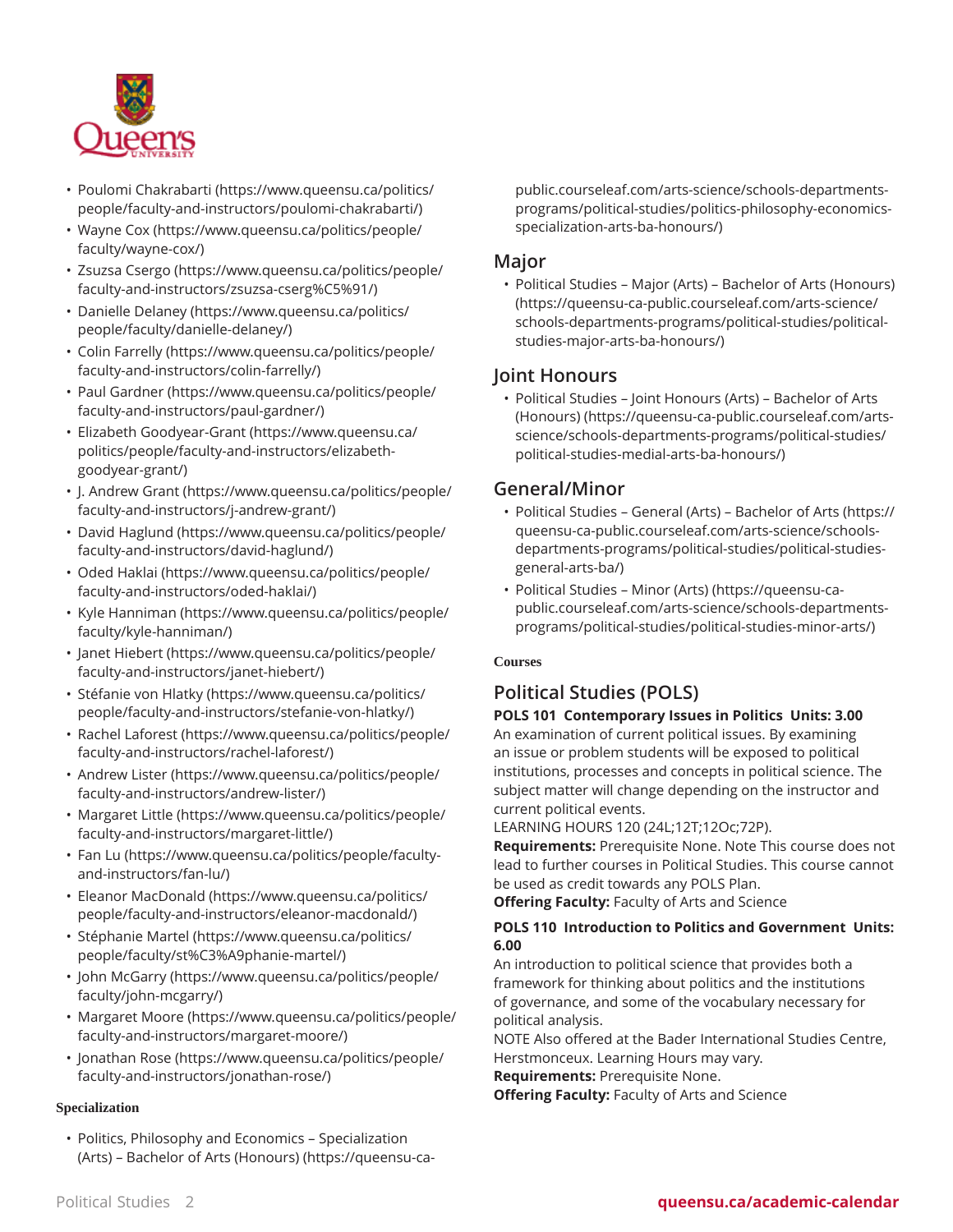

#### **POLS 211 Canadian Government Units: 3.00**

An examination of the institutions and constitutional foundations of government and politics in Canada. **Requirements:** Prerequisite POLS 110. **Offering Faculty:** Faculty of Arts and Science

#### **POLS 212 Canadian Politics Units: 3.00**

An analysis of the processes, groups, parties, voters, and culture of Canadian politics. LEARNING HOURS 130 (10L;30T;40G;10I;20Oc;20P). **Requirements:** Prerequisite POLS 110. **Offering Faculty:** Faculty of Arts and Science

#### **POLS 230 American Elections Units: 3.00**

This course provides a general introduction to the institutions and politics of the electoral process in the United States. The course integrates literature on the electoral system (including the system of primary elections), campaign financing, political parties, voting behaviour, political sociology, and political communication.

**Requirements:** Prerequisite POLS 110. **Offering Faculty:** Faculty of Arts and Science

#### **POLS 241 Comparative Politics: Transformations Units: 3.00**

An examination of how and why societies change and the context in which transformation occurs. **Requirements:** Prerequisite POLS 110. **Offering Faculty:** Faculty of Arts and Science

#### **POLS 242 Comparative Politics: Contemporary Regimes Units: 3.00**

The nature of political regimes in advanced industrial countries and the developing world. **Requirements:** Prerequisite POLS 110. **Offering Faculty:** Faculty of Arts and Science

#### **POLS 243 States, Ethnic Diversity, and Conflict Units: 3.00**

A comparative examination of the ways in which selected polities respond to national, ethnic, linguistic, religious, and racial diversity.

**Requirements:** Prerequisite POLS 110. **Offering Faculty:** Faculty of Arts and Science

#### **POLS 244 Comparative Politics:Democracy and Democratization Units: 3.00**

A comparative exploration of the apparent disjuncture between the normative assumptions of liberal democratic theory and the realities of democracy-building. **Requirements:** Prerequisite POLS 110.

**Offering Faculty:** Faculty of Arts and Science

#### **POLS 250 Political Theory: Foundations Units: 3.00**

An introduction to political theory. Students will learn how to interpret, and critically assess, a wide range of historical political thinkers and political concepts. Topics may vary year to year, but typically include Plato's critique of democracy, debates about human nature (between statists like Thomas Hobbes and anarchists like Emma Goldman), civil disobedience (MLK, Jr.), authority, colonialism, private property and arguments for the social contract tradition as well as criticisms against the social contract tradition from feminism, critical race theory and Indigenous rights. LEARNING HOURS 120 (24L;12T;84P).

**Requirements:** Prerequisite POLS 110. Exclusion POLS 250/6.0.

**Offering Faculty:** Faculty of Arts and Science

#### **POLS 251 Political Ideologies Units: 3.00**

This course introduces students to a range of contemporary ideologies, such as liberalism, socialism, conservatism, fascism, feminism, anarchism, ecologism, fundamentalism, and nationalism. It includes primary and secondary readings, and will focus on the critical interpretation of these competing belief systems.

**Requirements:** Prerequisite POLS 110. **Offering Faculty:** Faculty of Arts and Science

#### **POLS 260 Intro. To Intern't'l Politics Units: 6.00 Requirements:** POLS1### **Offering Faculty:** Faculty of Arts and Science

#### **POLS 261 International Politics Units: 3.00**

An introduction to the major issues in the study of international relations: questions of war and peace, national security, the role of the 'state', foreign and defence policy, gender and international relations, and international institutions.

**Requirements:** Prerequisite POLS 110. **Offering Faculty:** Faculty of Arts and Science

#### **POLS 262 International Political Economy Units: 3.00**

An introduction to the major issues in the study of international political economy, including transnationalism, integration, globalization, and underdevelopment. LEARNING HOURS 118 (24L;10T;84P).

**Requirements:** Prerequisite POLS 110. **Offering Faculty:** Faculty of Arts and Science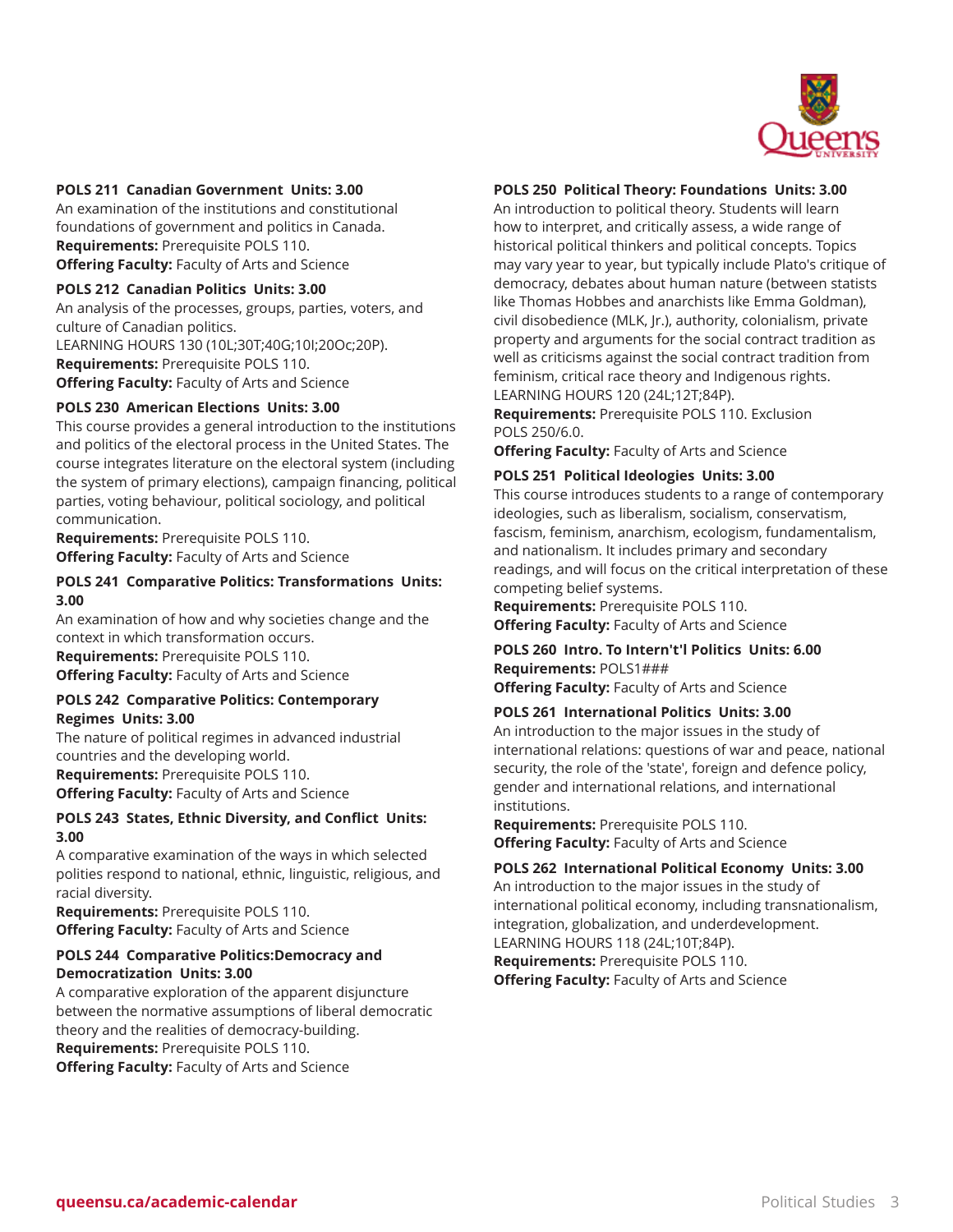

# **POLS 263 Introduction to International Security Units: 3.00**

This course introduces students to current theoretical and policy debates about the nature of 'international security.' In addition to addressing the meaning of this contested concept, we will examine three principal ways in which security has been organized by states, specifically: collective security, collective defence, and security communities. NOTE Also offered at the Bader International Studies Centre, Herstmonceux. Learning Hours may vary. **Requirements:** Prerequisite POLS 110.

**Offering Faculty:** Faculty of Arts and Science

### **POLS 264 World Politics in Historical Perspective Units: 3.00**

This course examines the evolution of global politics in the modern era, from the institutionalization of sovereignty in the Peace of Westphalia to the contemporary period. **Requirements:** Prerequisite POLS 110.

**Offering Faculty:** Faculty of Arts and Science

### **POLS 280 Introduction to Women, Gender and Pols Units: 3.00**

This course analyzes the status of women and men in domestic and global politics. It presents primary concepts used in political science to address: What is gender? How is it political? How have the women's movement and other collectivities addressed inequality and oppression? What does gender equality look like, and how can it be obtained? **Requirements:** Prerequisite POLS 110.

**Offering Faculty:** Faculty of Arts and Science

#### **POLS 285 Introduction to Statistics Units: 3.00**

This course is an introduction to quantitative approaches to political science research. You will learn how to use quantitative techniques to make causal and descriptive inferences. You will also gain basic familiarity with Stata, a widely used statistical software package. The course will consist of weekly lectures and tutorials. Tutorials will involve seminar-style discussions and computer and pencil-andpaper based problems. No prior background in statistics is assumed or required.

#### LEARNING HOURS 118 (24L;10T;84P).

**Requirements:** Prerequisite (POLS 110 and a minimum GPA of 2.00 on all units in POLS) or permission of the Department. Exclusion BIOL 243; CHEE 209; COMM 162; ECON 250; GPHY 247; KNPE 251; NURS 323; PSYC 202; SOCY 211; STAM 200; STAT 263; STAT 267; STAT 367. **Course Equivalencies:** POLS 285, POLS 385 **Offering Faculty:** Faculty of Arts and Science

### **POLS 310 Principles of the Canadian Constitution Units: 3.00**

An examination of the evolution of constitutional principles in Canada. Topics include developments in federal-provincial relations, the role of the courts in federal-provincial disputes, and the nexus between the community values of federalism and the individual rights in the Canadian Charter of Rights and Freedoms.

LEARNING HOURS 120 (36L;84P).

**Requirements:** Prerequisite (12.0 units in POLS at the 200 level or above and a minimum GPA of 2.0 on all units in POLS) or permission of the Department.

**Offering Faculty:** Faculty of Arts and Science

#### **POLS 312 Political Behaviour Units: 3.00**

This course provides an introduction to the principal theoretical perspectives and empirical debates in the study of elections, voting, public opinion, political participation and political culture in established democracies.

LEARNING HOURS 120 (36L;84P).

**Requirements:** Prerequisite (12.0 units in POLS at the 200 level or above and a minimum GPA of 2.0 on all units in POLS) or permission of the Department.

**Offering Faculty:** Faculty of Arts and Science

#### **POLS 313 Mass Media and Politics Canada Units: 3.00**

A critical examination of the relationship between the mass media and politics, focusing on the functions of the media in modern liberal democracies and the ways in which news stories are created and packaged.

LEARNING HOURS 120 (36L;84P).

**Requirements:** Prerequisite (12.0 units in POLS at the 200 level or above and a minimum GPA of 2.0 on all units in POLS) or permission of the Department.

**Offering Faculty:** Faculty of Arts and Science

#### **POLS 317 Charter Politics Units: 3.00**

How courts are responding to their responsibility to review legislative and executive decisions in terms of their impact on citizens; the impact of the Charter on the way government is viewed.

LEARNING HOURS 120 (36L;84P).

**Requirements:** Prerequisite (12.0 units in POLS at the 200 level or above and a minimum GPA of 2.0 on all units in POLS) or permission of the Department.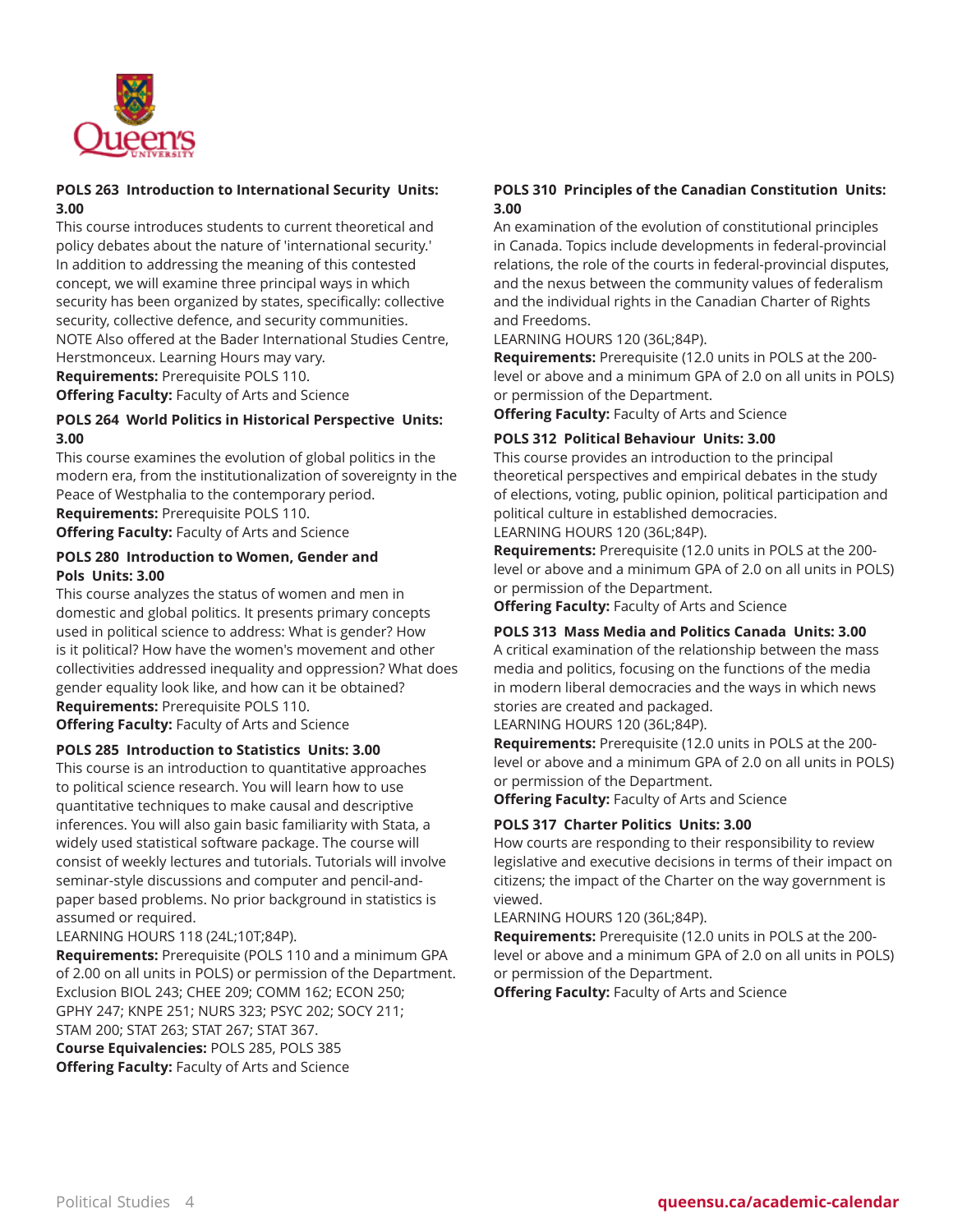

#### **POLS 318 The Canadian Welfare State Units: 3.00**

An examination of the character and functions of the Canadian welfare state. Theoretical explanations of the welfare state. The historical development of the Canadian welfare state. Proposals for social policy reform and their implications.

LEARNING HOURS 120 (36L;84P) **Requirements:** 12 units in POLS exclusion **Offering Faculty:** Faculty of Arts and Science

#### **POLS 319 Public Discourse in Canada: Issues and Debates Units: 3.00**

An introduction to Canadian political thinkers who have addressed important themes in contemporary Canadian public, legal and theoretical discourse, including multiculturalism, critical race theory, antipornography campaigns, sexual violence, globalization and modern alienation.

#### LEARNING HOURS 120 (36L;84P).

**Requirements:** Prerequisite (12.0 units in POLS at the 200 level or above and a minimum GPA of 2.0 on all units in POLS) or permission of the Department.

**Offering Faculty:** Faculty of Arts and Science

#### **POLS 320 Indigenous Politics Units: 3.00**

An examination of Indigenous politics in a Canadian context, including aboriginal self-government.

LEARNING HOURS 120 (36L;84P).

**Requirements:** Prerequisite (12.0 units in POLS at the 200 level or above and a minimum GPA of 2.0 on all units in POLS) or permission of the Department.

**Offering Faculty:** Faculty of Arts and Science

#### **POLS 327 Topics in Comparative Politics Units: 3.00**

An examination of key issues in comparative politics. Topics will vary from year to year; consult department homepage. LEARNING HOURS 120 (36L;84P).

**Requirements:** Prerequisite (12.0 units in POLS at the 200 level or above and a minimum GPA of 2.0 on all units in POLS) or permission of the Department.

**Offering Faculty:** Faculty of Arts and Science

#### **POLS 328 Topics in European Politics Units: 3.00**

An examination of key issues in European politics. Topics will vary from year to year; consult the department homepage. LEARNING HOURS 120 (36L;84P).

**Requirements:** Prerequisite (12.0 units in POLS at the 200 level or above and a minimum GPA of 2.0 on all units in POLS) or permission of the Department.

**Offering Faculty:** Faculty of Arts and Science

#### **POLS 329 European Politics Units: 3.00**

An introduction to European politics. The themes and geographic focus vary from year to year; they may include current political institutions and forces, the historical evolution of the European polities, and both Western and Eastern Europe.

LEARNING HOURS 120 (36L;84P).

**Requirements:** Prerequisite (12.0 units in POLS at the 200 level or above and a minimum GPA of 2.0 on all units in POLS) or permission of the Department.

**Offering Faculty:** Faculty of Arts and Science

#### **POLS 331 American Government Units: 3.00**

Survey of the political process in the United States; functioning and interaction of the principal formal and informal political institutions, the relationship between those institutions and their environment, the making of public policy, and current issues and trends.

#### LEARNING HOURS 120 (36L;84P).

**Requirements:** Prerequisite (12.0 units in POLS at the 200 level or above and a minimum GPA of 2.0 on all units in POLS) or permission of the Department.

**Offering Faculty:** Faculty of Arts and Science

#### **POLS 332 Post-Communist Politics Units: 3.00**

The politics of the Russian Federation and selected countries of Central and Eastern Europe.

LEARNING HOURS 120 (36L;84P).

**Requirements:** Prerequisite (12.0 units in POLS at the 200 level or above and a minimum GPA of 2.0 on all units in POLS) or permission of the Department.

**Offering Faculty:** Faculty of Arts and Science

#### **POLS 335 Topics in British Politics Units: 3.00**

An examination of key issues in British politics. Topics will vary from year to year; consult the department homepage. NOTE Offered only at the Bader International Study Centre, Herstmonceux.

LEARNING HOURS 120 (36L;84P).

**Requirements:** Prerequisite (12.0 units in POLS at the 200 level or above and a minimum GPA of 2.0 on all units in POLS) or permission of the Department.

**Offering Faculty:** Faculty of Arts and Science

#### **POLS 336 British Politics Units: 3.00**

Contemporary problems facing Britain as a result of its historical evolution: economic stagnation, centrifugal forces of nationalism and communal violence, and the decline of the two-party system.

LEARNING HOURS 120 (36L;84P).

**Requirements:** Prerequisite (12.0 units in POLS at the 200 level or above and a minimum GPA of 2.0 on all units in POLS) or permission of the Department.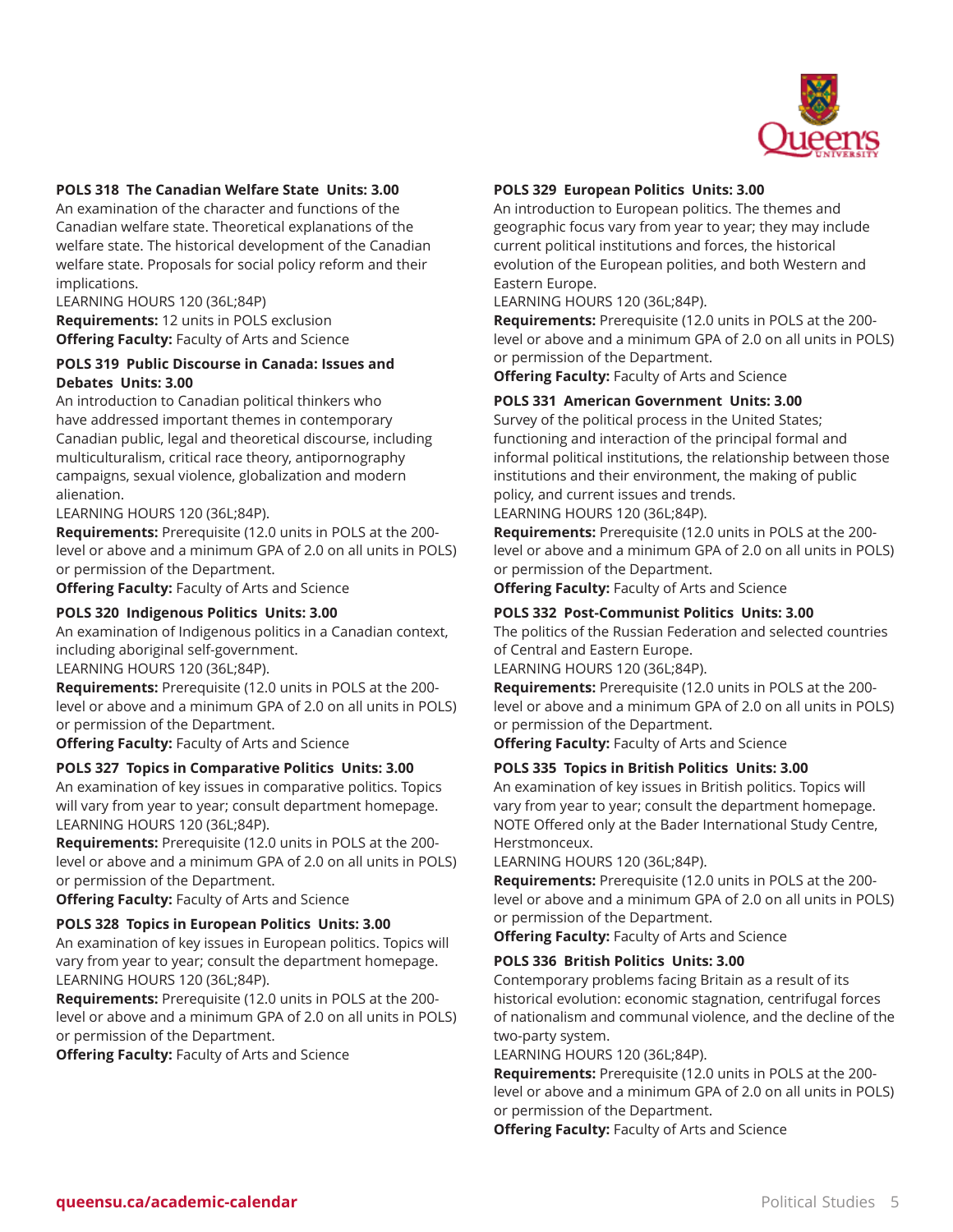

#### **POLS 338 European Integration Units: 3.00**

An examination of the European union and the forces towards integration: origin, politics and future. NOTE Also offered at the Bader International Studies Centre, Herstmonceux. Learning Hours may vary. LEARNING HOURS 120 (36L;84P).

**Requirements:** Prerequisite (12.0 units in POLS at the 200 level or above and a minimum GPA of 2.0 on all units in POLS) or permission of the Department.

**Offering Faculty:** Faculty of Arts and Science

#### **POLS 339 Politics of India Units: 3.00**

This course provides an overview of the society, economy, and politics of India through the lens of some of the most influential theories in comparative politics. This format is designed to engage with the key debates in the field and challenge the canonical texts by drawing on the experience of a large multiethnic non-western democracy.

#### LEARNING HOURS 120 (36L;84P).

**Requirements:** Prerequisite (12.0 units in POLS at the 200 level or above and a minimum GPA of 2.0 on all units in POLS) or permission of the Department.

**Offering Faculty:** Faculty of Arts and Science

#### **POLS 341 Chinese Politics Units: 3.00**

The course begins with an historical overview of the late Qing dynasty, the origins of the Chinese revolution, and 50 years of the People's Republic of China. It then focuses primarily on political science concepts and approaches to the study of Chinese politics as well as issues of reform in various sectors of China's economy and polity.

#### LEARNING HOURS 120 (36L;84P).

**Requirements:** Prerequisite (12.0 units in POLS at the 200 level or above and a minimum GPA of 2.0 on all units in POLS) or permission of the Department.

**Offering Faculty:** Faculty of Arts and Science

#### **POLS 342 Latin American Politics Units: 3.00**

Comparative study of Latin American politics. Topics include the political legacies of colonialism and independence, the evolution of class structures, populism, the role of the military, and the transition to democracy and free market policies. Emphasis is on the countries of continental South America.

#### LEARNING HOURS 120 (36L;84P).

**Requirements:** Prerequisite (12.0 units in POLS at the 200 level or above and a minimum GPA of 2.0 on all units in POLS) or permission of the Department.

**Offering Faculty:** Faculty of Arts and Science

### **POLS 346 Development Theory Units: 3.00**

A critical examination of the current theories of development influenced by various post-Marxist, postmodernist and postcolonial tendencies. Growth strategies practiced by the state and alternative visions offered by the social movements will also be discussed.

NOTE Students with third-year standing in the Development Studies Medial should contact the Department.

LEARNING HOURS 120 (36L;84P).

**Requirements:** Prerequisite (12.0 units in POLS at the 200 level or above and a minimum GPA of 2.0 on all units in POLS) or permission of the Department. Exclusion DEVS 340. **Offering Faculty:** Faculty of Arts and Science

#### **POLS 347 Politics of Africa Units: 3.00**

Major issues in the contemporary politics and political economy of sub-Saharan Africa. The development of the colonial and post-colonial state, capitalist development and the role of indigenous and international capital, and political and socio-economic aspects of class, ethnicity and gender. LEARNING HOURS 120 (36L;84P).

**Requirements:** Prerequisite (12.0 units in POLS at the 200 level or above and a minimum GPA of 2.0 on all units in POLS) or permission of the Department.

**Offering Faculty:** Faculty of Arts and Science

#### **POLS 348 Middle East Politics Units: 3.00**

An examination of the politics of the Middle East, including the legacy of the Ottoman Empire and European colonialism, the rise of nationalism, the role of religion, the nature of the state and political participation in different countries in the region.

LEARNING HOURS 120 (36L;84P).

**Requirements:** Prerequisite (12.0 units in POLS at the 200 level or above and a minimum GPA of 2.0 on all units in POLS) or permission of the Department.

**Offering Faculty:** Faculty of Arts and Science

#### **POLS 350 Political Theory: History Units: 3.00**

An introduction to political theory, and a complement to POLS 250. Topics may vary year to year, but typically include historical thinkers from the late 18th century to the first half of the 20th century. POLS 350 surveys a diverse range of political traditions, such as conservatism, feminism, Black Political Thought, utilitarianism, and Marxism. Students will be expected to demonstrate an ability to both comprehend and critically evaluate the material.

LEARNING HOURS 120 (24L;12T;84P).

**Requirements:** Prerequisite POLS 110. Exclusion POLS 250/6.0.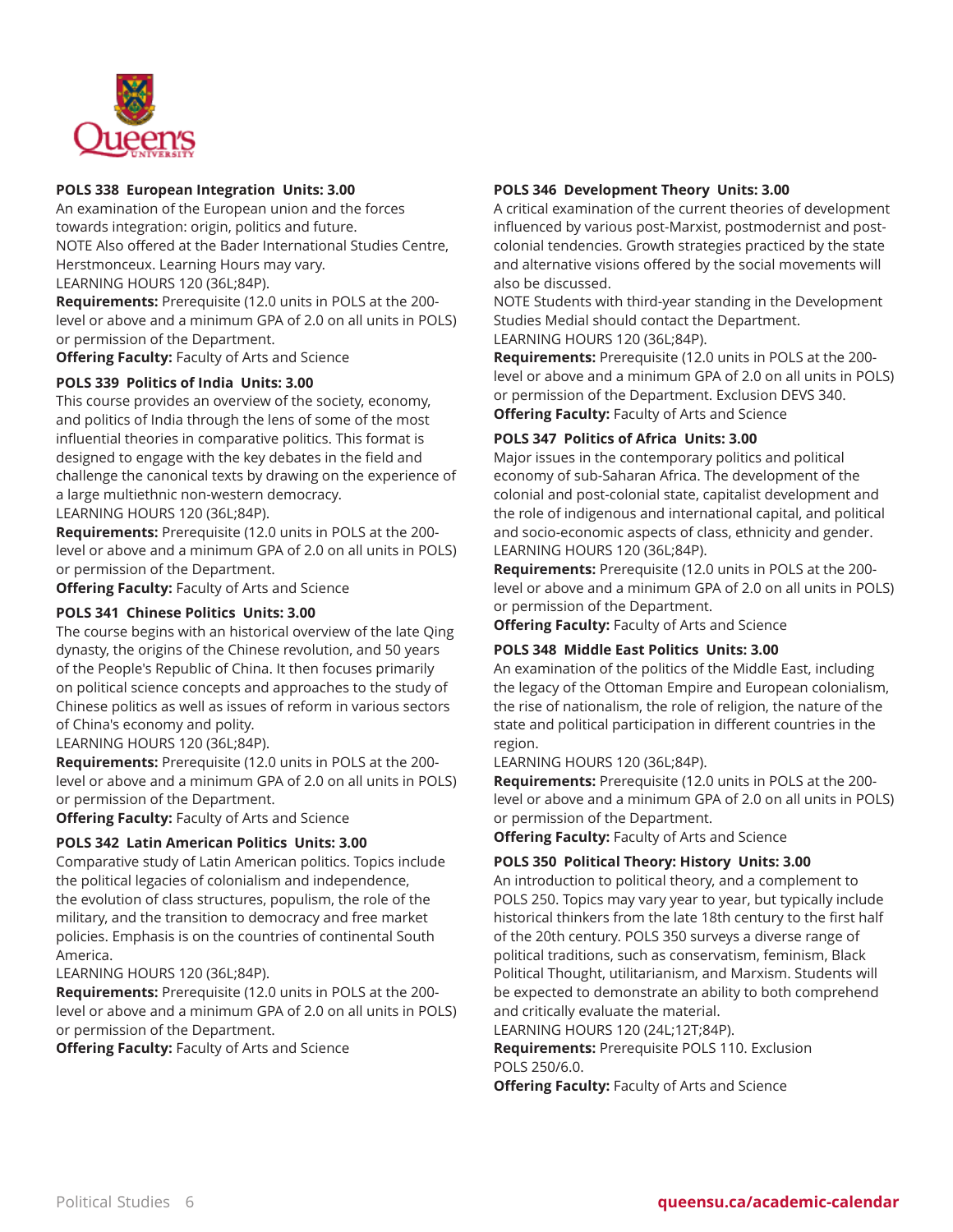

#### **POLS 351 Liberal Theory Units: 3.00**

An examination of the major theories and critiques of liberalism, focusing on the rival conceptions of freedom and equality that animate classical 'laissez-faire' liberalism, egalitarian liberalism, left-libertarianism, and perfectionist liberalism, and the critical responses these various kinds of liberalism have provoked from communications, feminists, Marxists, and others.

#### LEARNING HOURS 120 (36L;84P).

**Requirements:** Prerequisite (12.0 units in POLS at the 200 level or above and a minimum GPA of 2.0 on all units in POLS) or permission of the Department.

**Offering Faculty:** Faculty of Arts and Science

#### **POLS 352 Women and the History of Political Thought Units: 3.00**

Drawing on historical texts, this course explores the representations of women and the constructions of femininity and masculinity, the body, and gender relations in the history of political thought, and explores contemporary feminist responses to these texts and ideas.

LEARNING HOURS 120 (36L;84P).

**Requirements:** Prerequisite (12.0 units in POLS at the 200 level or above and a minimum GPA of 2.0 on all units in POLS) or permission of the Department.

**Offering Faculty:** Faculty of Arts and Science

#### **POLS 353 History of Political Thought Units: 3.00**

An analysis of the origin and development of certain major ideas in the western political tradition.

LEARNING HOURS 120 (36L;84P).

**Requirements:** Prerequisite (12.0 units in POLS at the 200 level or above and a minimum GPA of 2.0 on all units in POLS) or permission of the Department.

**Offering Faculty:** Faculty of Arts and Science

#### **POLS 354 Democratic Theory Units: 3.00**

An exploration of the normative underpinnings of democracy, based on a survey of selected historical texts, contemporary theories, and current problems.

LEARNING HOURS 120 (36L;84P).

**Requirements:** Prerequisite (12.0 units in POLS at the 200 level or above and a minimum GPA of 2.0 on all units in POLS) or permission of the Department.

**Offering Faculty:** Faculty of Arts and Science

#### **POLS 355 Issues in Contemporary Political Theory Units: 3.00**

This course discusses important contemporary issues that arise in political theory. Examples include: liberty and paternalism, toleration, punishment, multiculturalism, climate change, intergenerational justice (or injustice) and violence. LEARNING HOURS 120 (36L;84P)

**Offering Faculty:** Faculty of Arts and Science

#### **POLS 358 Critical Perspectives on Contemporary Capitalism Units: 3.00**

Selected topics in the critique of capitalism, e.g. Marxism, democracy, the environment, globalization, employment and popular culture.

LEARNING HOURS 120 (36L;84P).

**Requirements:** Prerequisite (12.0 units in POLS at the 200 level or above and a minimum GPA of 2.0 on all units in POLS) or permission of the Department.

**Offering Faculty:** Faculty of Arts and Science

#### **POLS 359 Issues in Political Theory Units: 3.00**

The course will focus on central issues that arise in political theory: citizens' relation to the state and to each other. Specifically, the course will discuss problems of liberty, toleration, punishment, and multiculturalism; and inter-state problems such as global justice, just war, justice and the environment, and inter-generational justice.

#### LEARNING HOURS 120 (24L;12S;84P).

**Requirements:** Prerequisite (12.0 units in POLS at the 200 level or above and a minimum GPA of 2.0 on all units in POLS) or permission of the Department.

**Offering Faculty:** Faculty of Arts and Science

#### **POLS 360 International Relations Theory Units: 3.00**

This course examines the theoretical approaches, concepts, and debates (e.g. levels of analysis, causality, methodology, historiography) that shape the evolution of International Relations as a discipline, including subfields (e.g. international security and international organizations) and how they relate to the conduct of international politics.

### LEARNING HOURS 114 (36L;78P).

**Requirements:** Prerequisite (12.0 units in POLS at the 200 level or above and a minimum GPA of 2.0 on all units in POLS) or permission of the Department.

**Offering Faculty:** Faculty of Arts and Science

#### **POLS 361 Regional International Organization Units: 3.00**

A survey of selected regional international organizations for political cooperation, military security and economic integration in Europe, Latin America, Africa and the Asia-Pacific region.

LEARNING HOURS 120 (36L;84P).

**Requirements:** Prerequisite (12.0 units in POLS at the 200 level or above and a minimum GPA of 2.0 on all units in POLS) or permission of the Department.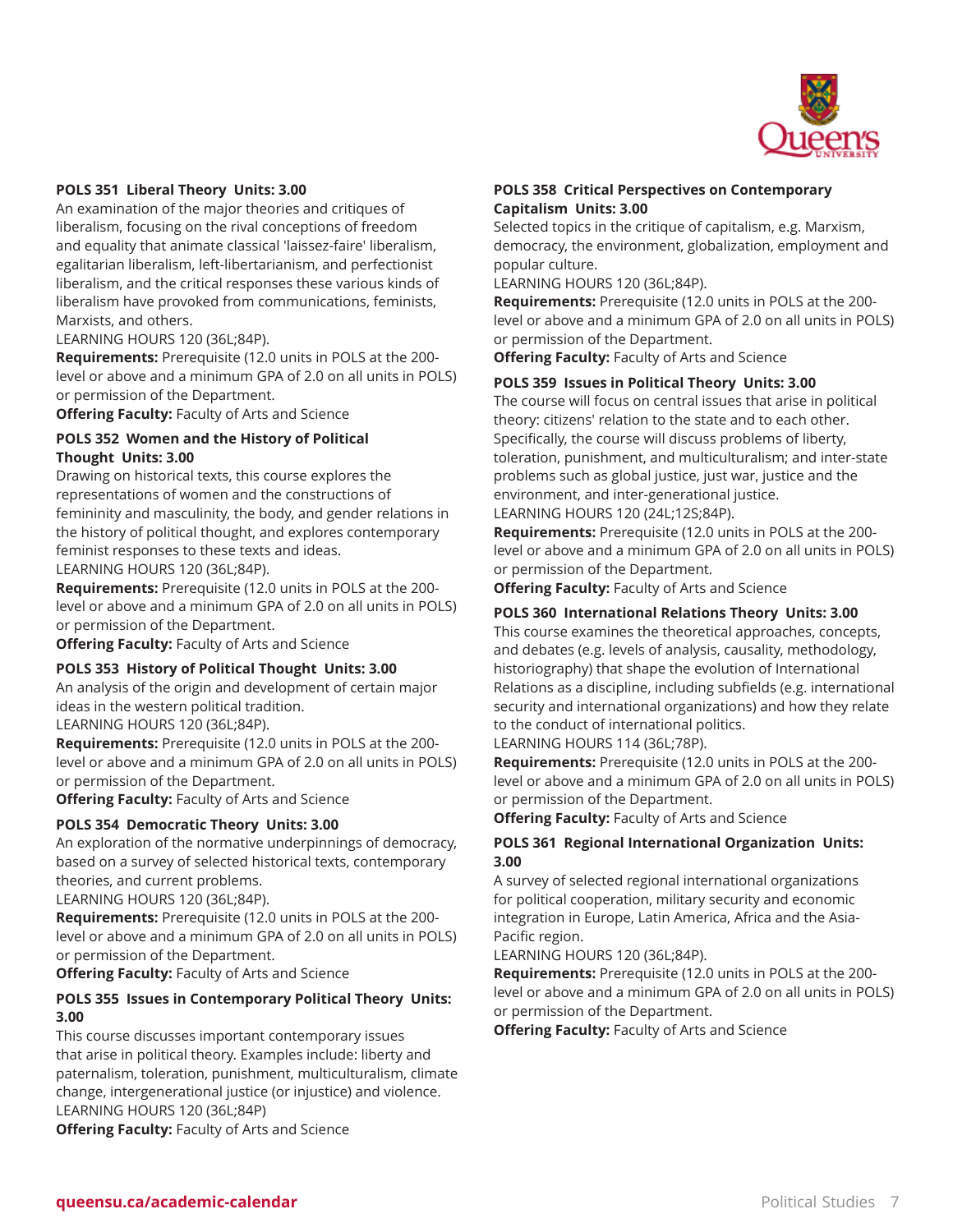

### **POLS 364 International Peace and Security Units: 3.00**

An examination of the concept of international security and the causes of war and conditions of peace. Topics include: the role of nuclear weapons after the Cold War; the economics of security; new security themes (environmental and ethnic factors); regional security and peacekeeping; alliance dynamics; and European security and the future of NATO.

#### LEARNING HOURS 120 (36L;84P).

**Requirements:** Prerequisite (12.0 units in POLS at the 200 level or above and a minimum GPA of 2.0 on all units in POLS) or permission of the Department.

**Offering Faculty:** Faculty of Arts and Science

#### **POLS 366 The United Nations Units: 3.00**

An examination of the principles, institutions and politics of the United Nations, assessing its effectiveness in maintaining international peace and promoting cooperation among states.

LEARNING HOURS 120 (36L;84P).

**Requirements:** Prerequisite (12.0 units in POLS at the 200 level or above and a minimum GPA of 2.0 on all units in POLS) or permission of the Department.

**Offering Faculty:** Faculty of Arts and Science

#### **POLS 367 American Foreign Policy Units: 3.00**

An examination of American foreign policy, with particular emphasis on the analysis of concepts and issues and the study of decision-making processes.

LEARNING HOURS 120 (36L;84P).

**Requirements:** Prerequisite (12.0 units in POLS at the 200 level or above and a minimum GPA of 2.0 on all units in POLS) or permission of the Department.

**Offering Faculty:** Faculty of Arts and Science

#### **POLS 369 Canadian Foreign Policy Units: 3.00**

An analysis of Canadian foreign policy, its major objectives and orientations. Topics covered include Canada's role and interests in major international organizations and its relations with key countries and regions.

#### LEARNING HOURS 120 (36L;84P).

**Requirements:** Prerequisite (12.0 units in POLS at the 200 level or above and a minimum GPA of 2.0 on all units in POLS) or permission of the Department.

**Offering Faculty:** Faculty of Arts and Science

#### **POLS 380 Puzzles in Political Economy Units: 3.00**

The course introduces students to the scientific method and its application to various puzzles in Canadian and comparative political economy. Following a primer on research methods, several empirical and theoretical puzzles are examined (e.g. relationships between voting and economic interests, the origins and drivers of government taxation, etc.).

LEARNING HOURS 120 (36L;12O;72P).

**Requirements:** Prerequisite (12.0 units in POLS at the 200 level or above and a minimum GPA of 2.0 on all units in POLS) or permission of the Department.

**Offering Faculty:** Faculty of Arts and Science

#### **POLS 382 Gender and Social Policy Units: 3.00**

This course explores feminist questions about the role of social policy in alleviating gender inequalities. Through an intersectional analysis of gender, race and class, this course examines how social policies address poverty, un/ employment, immigration and colonialism. Each student will explore one Canadian social policy in detail.

LEARNING HOURS 120 (36L;84P) **Requirements:** pre (12 in POLS at 200-level **Offering Faculty:** Faculty of Arts and Science

### **POLS 383 Law and the Governmental Process Units: 3.00**

An examination of the role of law in politics, the differences between legal and political reasoning, the law and politics of constitution-making, and the political character of criminal and civil law. Topics include the victim's rights movement, pornography and censorship, and the role of litigation in political life.

LEARNING HOURS 120 (36L;84P).

**Requirements:** Prerequisite (12.0 units in POLS at the 200 level or above and a minimum GPA of 2.0 on all units in POLS) or permission of the Department.

**Offering Faculty:** Faculty of Arts and Science

#### **POLS 384 Strategies of Political Research Units: 3.00**

An exploration of major issues and schools of thought in the philosophy of social science and an examination of contemporary approaches to the study of politics. NOTE This course is open to POLS Majors and Medials who have completed 1.0 100-level credit in Political Studies. LEARNING HOURS 120 (36L;12T;72P).

**Requirements:** Prerequisite (12.0 units in POLS at the 200 level or above and a minimum GPA of 2.0 on all units in POLS) or permission of the Department.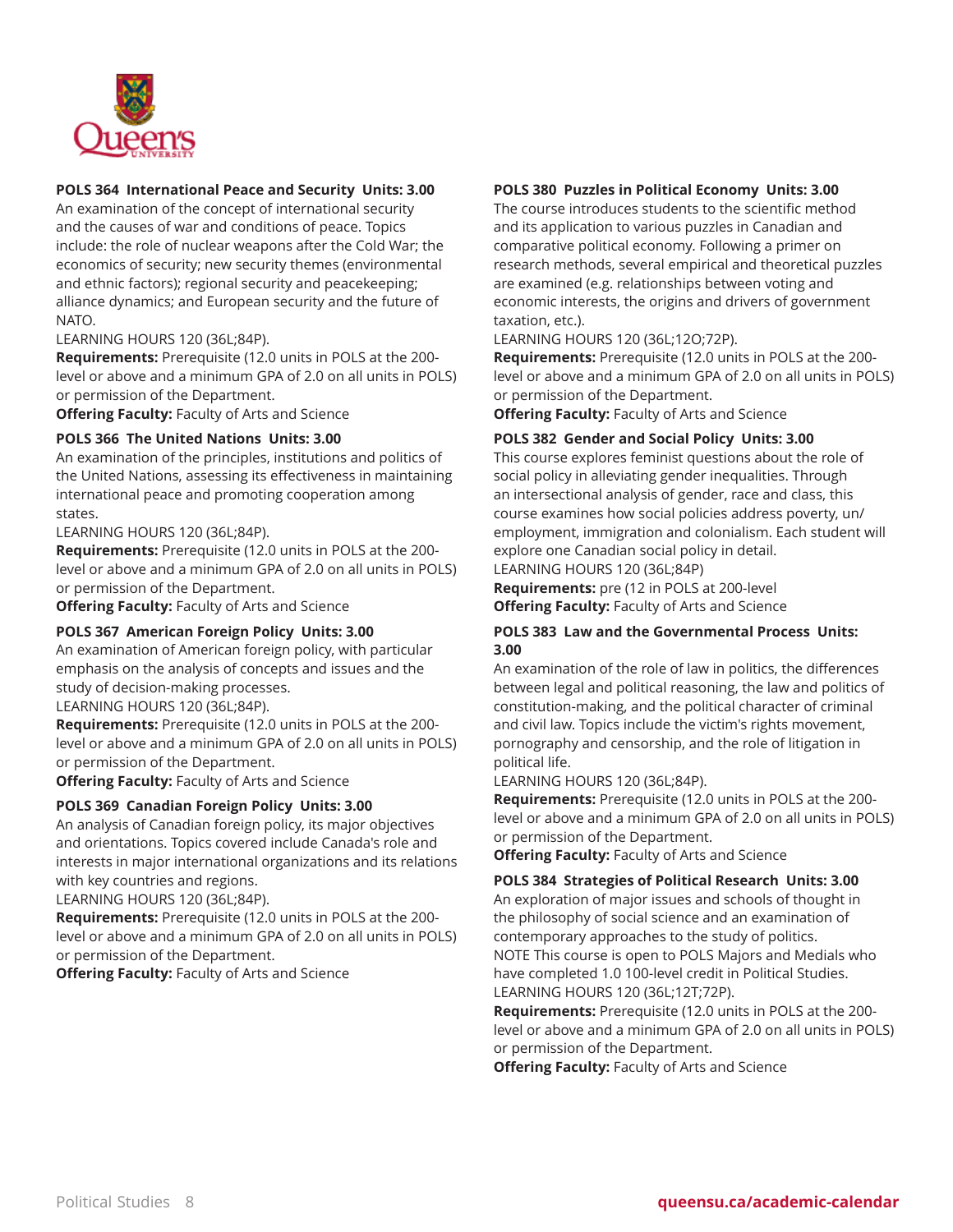

#### **POLS 387 Politics and Culture Units: 3.00**

The course explores contemporary approaches to understanding the politics of culture. In the everyday behaviours, attitudes and practices that form our culture, politics play a role. The course considers a range of diverse theoretical perspectives on the interrelationship of culture with social, political, and economic power. LEARNING HOURS 120 (36L;84P).

**Requirements:** Prerequisite (12.0 units in POLS at the 200 level or above and a minimum GPA of 2.0 on all units in POLS) or permission of the Department.

**Offering Faculty:** Faculty of Arts and Science

#### **POLS 388 Politics of Migration Units: 3.00**

A broad but detailed introduction to the politics of international and internal migration on a global scale. The first half of the course deals with core issues such as the differences between migrants, asylum seekers, and refugees; why people move; migrant legal status and rights; migration and integration policy and governance; and effects of and responses to migration. The second half applies this foundation to the world's major regions, including Canada, the rest of the Americas, Europe, the Middle East and North Africa, Sub-Saharan Africa, and the Asia-Pacific region. LEARNING HOURS 120 (36L;84P).

**Requirements:** Prerequisite (12.0 units in POLS at the 200 level or above and a minimum GPA of 2.0 on all units in POLS) or permission of the Department.

**Offering Faculty:** Faculty of Arts and Science

#### **POLS 391 Introduction to Electoral Systems Units: 3.00**

This course introduces students to the various families of electoral systems in use around the world. It examines their variations and assesses the consequences of electoral systems on political parties, legislatures and governments. LEARNING HOURS 120 (36L;84P).

**Requirements:** Prerequisite (12.0 units in POLS at the 200 level or above and a minimum GPA of 2.0 on all units in POLS) or permission of the Department.

**Offering Faculty:** Faculty of Arts and Science

#### **POLS 392 Topics in Canadian Politics Units: 3.00**

An examination of selected aspects of Canadian politics and government, including institutions and behavioural approaches. The focus of this course will vary from year to year; consult the departmental website for further details. LEARNING HOURS 120 (36L;84P).

**Requirements:** Prerequisite (12.0 units in POLS at the 200 level or above and a minimum GPA of 2.0 on all units in POLS) or permission of the Department.

**Offering Faculty:** Faculty of Arts and Science

#### **POLS 393 Topics in Comparative Politics Units: 3.00**

A comparative examination of the politics and government of different countries, or theories or themes in comparative politics. The focus of this course will vary from year to year; consult the departmental website for further details. LEARNING HOURS 120 (36L;84P).

**Requirements:** Prerequisite (12.0 units in POLS at the 200 level or above and a minimum GPA of 2.0 on all units in POLS) or permission of the Department.

**Offering Faculty:** Faculty of Arts and Science

#### **POLS 394 Issues in Political Theory Units: 3.00**

An exploration of different aspects of political thought, political theory, and political philosophy. The focus of this course will vary from year to year; consult the departmental website for further details.

LEARNING HOURS 120 (36L;84P).

**Requirements:** Prerequisite (12.0 units in POLS at the 200 level or above and a minimum GPA of 2.0 on all units in POLS) or permission of the Department.

**Offering Faculty:** Faculty of Arts and Science

#### **POLS 395 Topics in International Political Economy Units: 3.00**

An examination of different topics and issues in global political economy, such as the role of international financial institutions, the politics of global trade, or the global distribution of wealth. The focus of this course will vary from year to year; consult the departmental website for further details.

LEARNING HOURS 120 (36L;84P).

**Requirements:** Prerequisite (12.0 units in POLS at the 200 level or above and a minimum GPA of 2.0 on all units in POLS) or permission of the Department.

**Offering Faculty:** Faculty of Arts and Science

#### **POLS 396 Topics in International Relations Units: 3.00**

Issues in global politics, international relations, international diplomacy, or foreign policy will be examined in this course. The focus of this course will vary from year to year; consult the departmental homepage for further details. LEARNING HOURS 120 (36L;84P).

**Requirements:** Prerequisite (12.0 units in POLS at the 200 level or above and a minimum GPA of 2.0 on all units in POLS) or permission of the Department.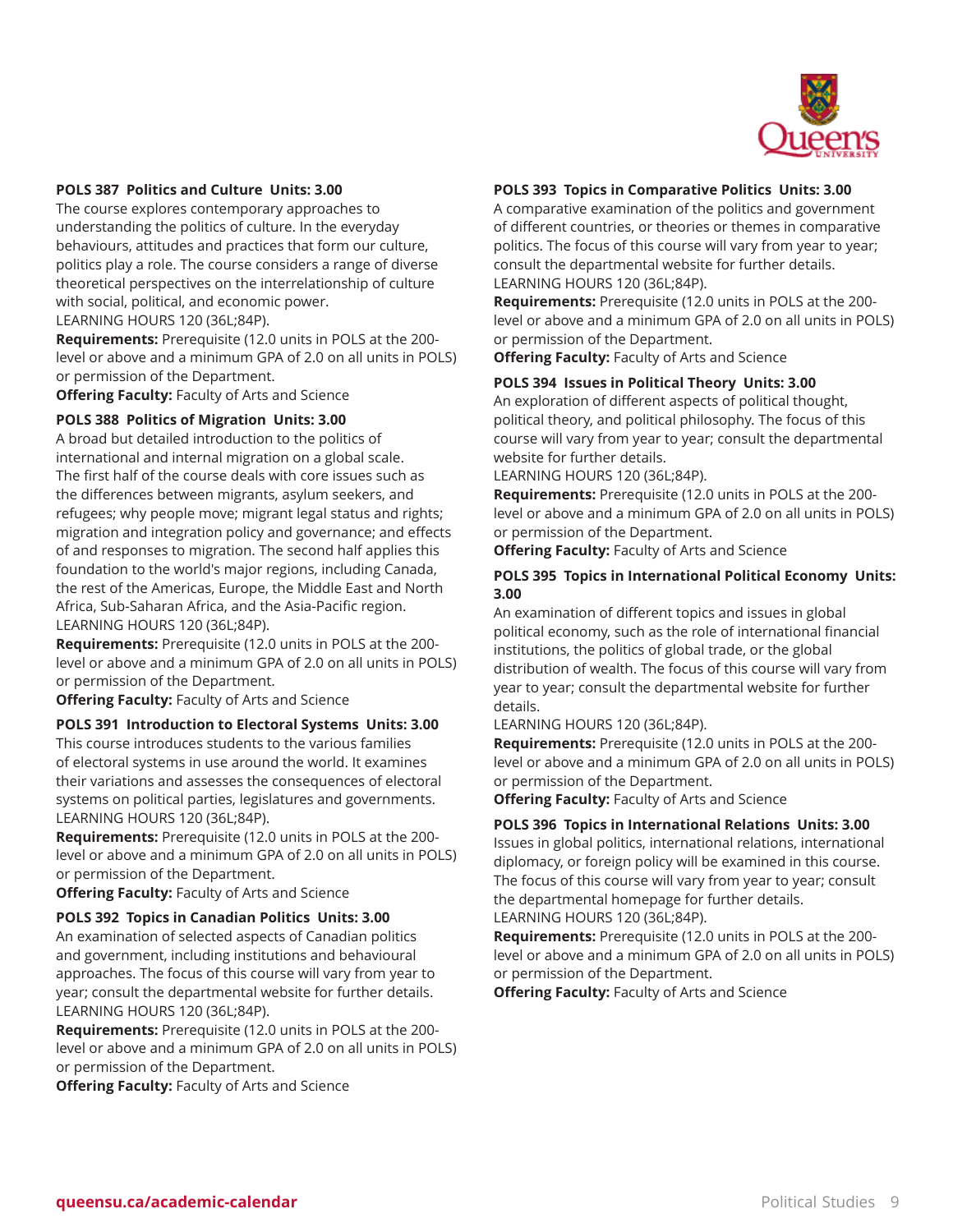

#### **POLS 397 Topics in Gender and Politics Units: 3.00**

An investigation of selected problems in feminist and gender analysis, examining the different authors and issues. The focus of this course will vary from year to year; consult the departmental website for further details.

LEARNING HOURS 120 (36L;84P).

**Requirements:** Prerequisite (12.0 units in POLS at the 200 level or above and a minimum GPA of 2.0 on all units in POLS) or permission of the Department.

**Offering Faculty:** Faculty of Arts and Science

### **POLS 398 Introduction to International Law and Politics Units: 9.00**

This course provides foundational knowledge about the relationship between international politics and international law. It then explores more specific aspects of international law, including international criminal law and the Law of Armed Conflict, and situates the central statutes, customs, and institutions of international law within the broader context of global governance.

NOTE Only offered at the Bader International Study Centre as part of the Field School in International Law and Politics. LEARNING HOURS 348 (72L;36S;24G;24Oc;192P).

**Requirements:** Prerequisite (12.0 units in POLS at the 200 level or above and a minimum GPA of 2.0 on all units in POLS) or permission of the Department.

**Offering Faculty:** Faculty of Arts and Science

#### **POLS 400 Seminar in Political Science Units: 3.00**

This seminar will examine key texts in the discipline of political science. The focus of this course will vary from year to year. See the departmental website for further details. **Requirements:** Prerequisite Level 4 or above and registration in a (POLS Major or Medial Plan) and POLS 250 and a (minimum GPA of 2.5 on all units in POLS).

**Offering Faculty:** Faculty of Arts and Science

# **POLS 401 Political Theory: Questions and Challenges Units: 3.00**

This course will consider various theoretical writings and topics in political science. The focus of this course will vary from year to year. Consult the departmental website for further details.

LEARNING HOURS 120 (36S;12G;72P).

**Requirements:** Prerequisite Level 4 or above and registration in a (POLS Major or Medial Plan) and POLS 250 and a (minimum GPA of 2.5 on all units in POLS). **Offering Faculty:** Faculty of Arts and Science

#### **POLS 402 Science and Justice Units: 3.00**

The word 'science' comes from the Latin scientia, which means 'having knowledge'. What is the relation between science and normative political ideals such as democracy, justice and equality? The topics covered in any given year will vary, but may include the ethical, legal and social consequences of advances in the biomedical or environmental sciences.

LEARNING HOURS (LECTURE) 120 (36L;84P). LEARNING HOURS (SEMINAR) 120 (36S;12G;72P). **Requirements:** Prerequisite Level 4 or above and registration in a (POLS Major or Medial Plan) and POLS 250 and a (minimum GPA of 2.5 on all units in POLS).

**Offering Faculty:** Faculty of Arts and Science

### **POLS 403 Gender Politics: Questions and Challenges Units: 3.00**

An investigation of selected issues in gender analysis, considering a variety of perspectives and case studies. The focus of this course will vary from year to year. Consult the departmental website for further details.

LEARNING HOURS 120 (36S;12G;72P).

**Requirements:** Prerequisite Level 4 or above and registration in a (POLS Major or Medial Plan) and POLS 250 and a (minimum GPA of 2.5 on all units in POLS). **Offering Faculty:** Faculty of Arts and Science

# **POLS 404 Canadian Politics: Questions and Challenges Units: 3.00**

An examination of key issues in Canadian Politics. Topics will vary from year to year; consult the departmental website for further details.

LEARNING HOURS 120 (36S;12G;72P).

**Requirements:** Prerequisite Level 4 or above and registration in a (POLS Major or Medial Plan) and POLS 250 and a (minimum GPA of 2.5 on all units in POLS). **Offering Faculty:** Faculty of Arts and Science

### **POLS 405 International Relations: Questions and Challenges Units: 3.00**

Issues in global politics, international relations, international diplomacy, or foreign policy will be examined in this course. The focus of this course will vary from year to year; consult the departmental homepage for further details. LEARNING HOURS 120 (36S;12G;72P).

**Requirements:** Prerequisite Level 4 or above and registration in a (POLS Major or Medial Plan) and POLS 250 and a (minimum GPA of 2.5 on all units in POLS). **Offering Faculty:** Faculty of Arts and Science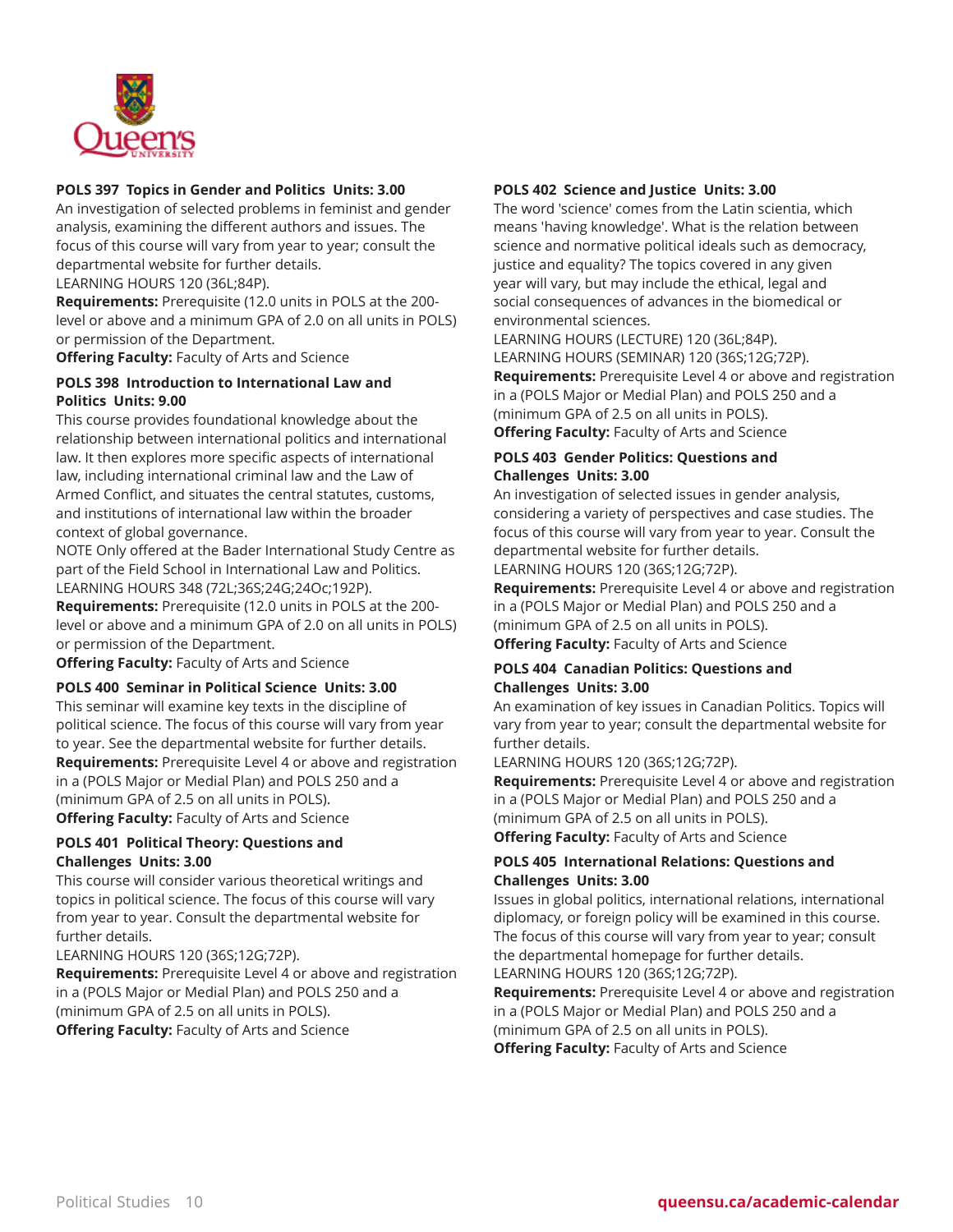

#### **POLS 406 Comparative Politics: Questions and Challenges Units: 3.00**

A comparative examination of the politics and government of different countries, theories or themes in comparative politics. The focus of this course will vary from year to year. Consult the departmental website for further details. LEARNING HOURS 120 (36S;12G;72P).

**Requirements:** Prerequisite Level 4 or above and registration in a (POLS Major or Medial Plan) and POLS 250 and a (minimum GPA of 2.5 on all units in POLS).

**Offering Faculty:** Faculty of Arts and Science

# **POLS 410 Seminar in Canadian Politics Units: 3.00**

An examination of key issues in Canadian politics. Topics will vary from year to year; consult the departmental website for further details.

LEARNING HOURS (SEMINAR) 120 (36S;12G;72P). **Requirements:** Prerequisite Level 4 or above and registration in a (POLS Major or Medial Plan) and POLS 250 and a (minimum GPA of 2.5 on all units in POLS). **Offering Faculty:** Faculty of Arts and Science

#### **POLS 412 Provincial Politics Units: 3.00**

Content varies from year to year; consult the departmental website for further details.

LEARNING HOURS (LECTURE) 120 (36L;84P). LEARNING HOURS (SEMINAR) 120 (36S;12G;72P). **Requirements:** Prerequisite Level 4 or above and registration in a (POLS Major or Medial Plan) and POLS 250 and a (minimum GPA of 2.5 on all units in POLS). **Offering Faculty:** Faculty of Arts and Science

#### **POLS 414 Politics in Quebec Units: 3.00**

An introduction to the political history of Quebec: the development of ideologies (including nationalism), constitutional developments, and the building of the Quebec state during the Quiet Revolution. Some contemporary issues in Quebec politics, and the relationship between Quebec and the rest of Canada.

LEARNING HOURS (LECTURE) 120 (36L;84P).

LEARNING HOURS (SEMINAR) 120 (36S;12G;72P).

**Requirements:** Prerequisite Level 4 or above and registration in a (POLS Major or Medial Plan) and POLS 250 and a (minimum GPA of 2.5 on all units in POLS).

**Offering Faculty:** Faculty of Arts and Science

#### **POLS 415 Canadian Federalism Units: 3.00**

An examination of the evolution and operation of the Canadian federal system. Topics include the concept and meaning of federalism, the implications of provincial/federal interdependence, and the politics of constitutional reform. LEARNING HOURS (LECTURE) 120 (36L;84P). LEARNING HOURS (SEMINAR) 120 (36S;12G;72P). **Requirements:** Prerequisite Level 4 or above and registration in a (POLS Major or Medial Plan) and POLS 250 and a (minimum GPA of 2.5 on all units in POLS).

**Offering Faculty:** Faculty of Arts and Science

### **POLS 419 Political Communication Units: 3.00**

A critical examination of the rhetoric of political persuasion, the framing and construction of political messages and the way in which meaning is interpreted and created in the political system. The mass media are an important, though not exclusive, focus of this course.

LEARNING HOURS (LECTURE) 120 (36L;84P). LEARNING HOURS (SEMINAR) 120 (36S;12G;72P). **Requirements:** Prerequisite Level 4 or above and registration in a (POLS Major or Medial Plan) and POLS 250 and a (minimum GPA of 2.5 on all units in POLS). **Offering Faculty:** Faculty of Arts and Science

# **POLS 421 Elections Units: 3.00**

An examination of the importance of elections to the maintenance of democratic systems. Six themes are discussed: the history and theory of democratic participation; the legal framework; campaign organization; why people vote the way they do; the manifestation of social cleavages during campaigns; and the future of electoral participation. Canadian examples are placed in a comparative context. LEARNING HOURS (LECTURE) 120 (36L;84P).

LEARNING HOURS (SEMINAR) 120 (36S;12G;72P). **Requirements:** Prerequisite Level 4 or above and registration in a (POLS Major or Medial Plan) and POLS 250 and a (minimum GPA of 2.5 on all units in POLS). **Offering Faculty:** Faculty of Arts and Science

#### **POLS 422 Public Opinion Units: 3.00**

This course provides an extensive survey of the principal theoretical perspectives and empirical debates in the study of public opinion.

LEARNING HOURS (LECTURE) 120 (36L;84P). LEARNING HOURS (SEMINAR) 120 (36S;12G;72P). **Requirements:** Prerequisite Level 4 or above and registration in a (POLS Major or Medial Plan) and POLS 250 and a (minimum GPA of 2.5 on all units in POLS). **Offering Faculty:** Faculty of Arts and Science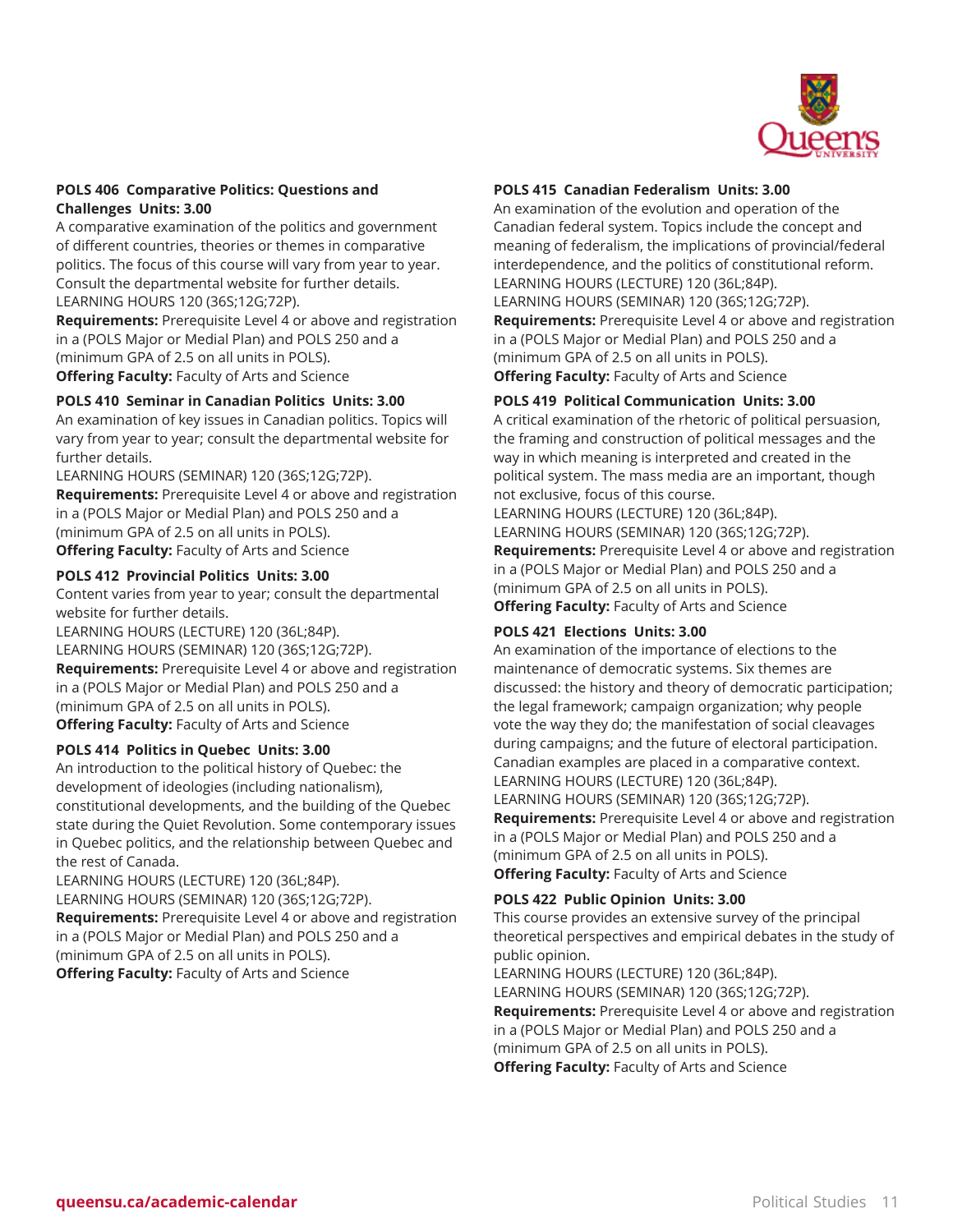

### **POLS 430 Seminar in Comparative Politics Units: 3.00**

Topics vary from year to year, and may include class, ethnic, and regional politics, law and politics, interests and interest articulation, and democracy and democratization. Consult the departmental homepage.

LEARNING HOURS (SEMINAR) 120 (36S;12G;72P). **Requirements:** Prerequisite Level 4 or above and registration in a (POLS Major or Medial Plan) and POLS 250 and a (minimum GPA of 2.5 on all units in POLS). **Offering Faculty:** Faculty of Arts and Science

### **POLS 431 European Politics Units: 3.00**

Multi-level politics in Europe: the European Union and its member states. Development of the EU, institutions and policy processes at the EU level, how the domestic politics of European states affects the EU and vice-versa. Economic union, supranationalism, political impulsion for economic integration, accession of new member states. LEARNING HOURS (LECTURE) 120 (36L;84P). LEARNING HOURS (SEMINAR) 120 (36S;12G;72P). **Requirements:** Prerequisite Level 4 or above and registration in a (POLS Major or Medial Plan) and POLS 250 and a (minimum GPA of 2.5 on all units in POLS). **Offering Faculty:** Faculty of Arts and Science

# **POLS 432 The Modern Welfare State Units: 3.00**

An exploration of the emergence and functioning of the modern welfare state in comparative perspective. LEARNING HOURS (LECTURE) 120 (36L;84P). LEARNING HOURS (SEMINAR) 120 (36S;12G;72P). **Requirements:** Prerequisite Level 4 or above and registration in a (POLS Major or Medial Plan) and POLS 250 and a (minimum GPA of 2.5 on all units in POLS). **Offering Faculty:** Faculty of Arts and Science

#### **POLS 433 Problems of American Democracy Units: 3.00** Focuses on recent debates about the sources of malaise

in the American system, with a special emphasis on understanding the dynamics of mass public opinion and the factors influencing public disaffection from political institutions.

LEARNING HOURS (LECTURE) 120 (36L;84P). LEARNING HOURS (SEMINAR) 120 (36S;12G;72P). **Requirements:** Prerequisite Level 4 or above and registration in a (POLS Major or Medial Plan) and POLS 250 and a (minimum GPA of 2.5 on all units in POLS). **Offering Faculty:** Faculty of Arts and Science

#### **POLS 434 Multiculturalism Units: 3.00**

This course explores the political implications of multiculturalism from a variety of perspectives, including theory, policy, and historical meaning. Issues include: history and policy of multiculturalism in the Canadian, US and global contexts; the construction of 'race' and anti-racism; and the role of multiculturalism in citizenship inclusion and exclusion. LEARNING HOURS (LECTURE) 120 (36L;84P). LEARNING HOURS (SEMINAR) 120 (36S;12G;72P). **Requirements:** Prerequisite Level 4 or above and registration in a (POLS Major or Medial Plan) and POLS 250 and a (minimum GPA of 2.5 on all units in POLS). **Offering Faculty:** Faculty of Arts and Science

**POLS 435 The Palestinian-Israeli Conflict Units: 3.00**

The course introduces students to some of the important questions about the Palestinian-Israeli conflict. What is the history of the conflict? How did distinct national identities emerge? What issues are at stake for the actors involved? How do domestic factors shape Palestinian-Israeli relations? Why have peacemaking efforts been unsuccessful? LEARNING HOURS (SEMINAR) 120 (36S;12G;72P). **Requirements:** Prerequisite Level 4 or above and registration in a (POLS Major or Medial Plan) and POLS 250 and a (minimum GPA of 2.5 on all units in POLS). **Offering Faculty:** Faculty of Arts and Science

# **POLS 436 Race and U.S. Politics Units: 3.00**

This course puts race front and center in American politics. Topics include the subjugation of Blacks, Latinos, and Asian Americans during the 19th and 20th centuries; the civil rights movement; contemporary manifestations of racial discrimination and their impact on who gets elected to positions of power and whose prerogatives become law. LEARNING HOURS 120 (36L;84P).

**Requirements:** Prerequisite Level 4 or above and registration in a (POLS Major or Medial Plan) and POLS 250 and a (minimum GPA of 2.5 on all units in POLS). **Offering Faculty:** Faculty of Arts and Science

**POLS 437 The Politics of Representation Units: 3.00** Across democracies, marginalized groups - such as Black people, Indigenous people, people of colour, women, LGBTQ + people, and people with disabilities - are under-represented in elected office. This course examines contemporary debates about the importance, causes, and consequences of the representation of marginalized groups in Canadian politics. LEARNING HOURS 120 (36S;84P).

**Requirements:** Prerequisite (Level 4 or above and registration in a POLS Major, Medial, or POPE Plan) and (POLS 250 and POLS 350) or (POLS 250/6.0) and a (minimum GPA of 2.50 on all units in POLS).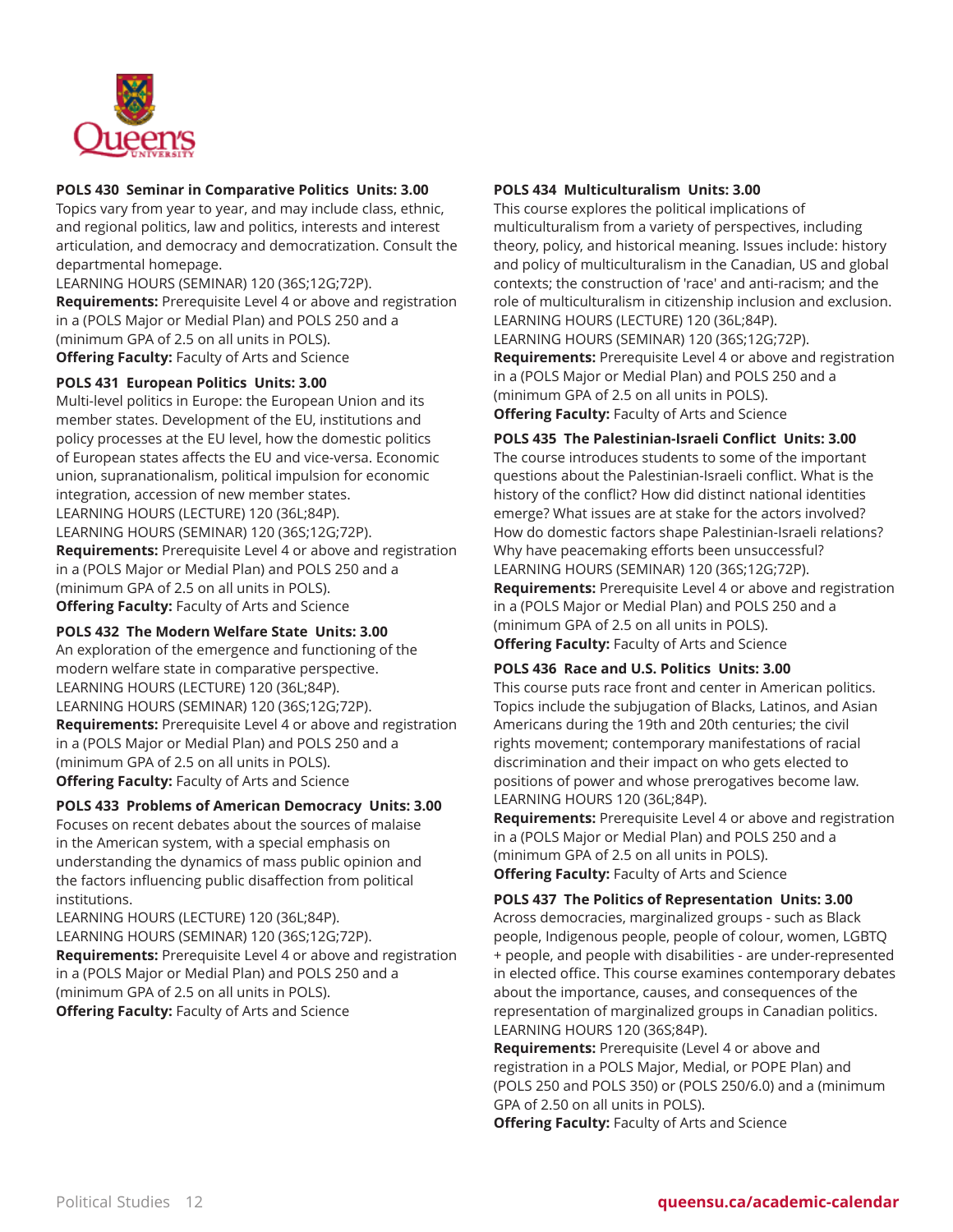

#### **POLS 439 American Politics Units: 3.00**

Focus varies from year to year depending on the research interests of the faculty members involved. See the departmental homepage for further details. LEARNING HOURS (LECTURE) 120 (36L;84P). LEARNING HOURS (SEMINAR) 120 (36S;12G;72P). **Requirements:** Prerequisite Level 4 or above and registration in a (POLS Major or Medial Plan) and POLS 250 and a (minimum GPA of 2.5 on all units in POLS). **Course Equivalencies:** POLS439, POLS495 **Offering Faculty:** Faculty of Arts and Science

# **POLS 440 The Politics of Ethnicity and Nationalism Units: 3.00**

An exploration of the causes of ethnic conflict, but focuses in particular on the strategies which states use to manage or resolve such conflicts. The review of state strategies is comprehensive in nature: using case studies, it includes approaches which are morally unacceptable as well as approaches which many consider morally desirable. LEARNING HOURS (LECTURE) 120 (36L;84P). LEARNING HOURS (SEMINAR) 120 (36S;12G;72P). **Requirements:** Prerequisite Level 4 or above and registration in a (POLS Major or Medial Plan) and POLS 250 and a (minimum GPA of 2.5 on all units in POLS).

# **Offering Faculty:** Faculty of Arts and Science

#### **POLS 441 Gender and International Relations Units: 3.00**

This seminar investigates the central place of gender in international relations (IR). It introduces students to gender analysis of global politics, and feminist approaches to IR by interrogating how ideas about masculinity and femininity affect foreign policy, nationalism, international power relations, war, and peace. While the study of IR has long focused on states and their political and economic power in the international system, this class moves between the centres of power and the margins of international politics to see how power flows between gendered bodies and institutions.

#### LEARNING HOURS 120 (36S;12O;72P).

**Requirements:** Prerequisite (Level 4 or above and registration in a POLS Major, Medial, or POPE Plan) and (POLS 250 and POLS 350) or (POLS 250/6.0) and a (minimum GPA of 2.50 on all units in POLS).

**Offering Faculty:** Faculty of Arts and Science

#### **POLS 442 Latin American Politics Units: 3.00**

Advanced research course focusing on problems relating to the consolidation of democracy in contemporary Latin America. Topics may include political parties and elections, economic policy, mass media, social movements, and political violence. Case studies are drawn largely from continental South America.

LEARNING HOURS (LECTURE) 120 (36L;84P). LEARNING HOURS (SEMINAR) 120 (36S;12G;72P). **Requirements:** Prerequisite Level 4 or above and registration in a (POLS Major or Medial Plan) and POLS 250 and a (minimum GPA of 2.5 on all units in POLS). **Offering Faculty:** Faculty of Arts and Science

#### **POLS 443 Gender and Globalization Units: 3.00**

General issues and selected specific topics reflecting an interdisciplinary approach combining international political economy, feminist theory and comparative politics. Case studies from both industrialized and developing nations. LEARNING HOURS (LECTURE) 120 (36L;84P). LEARNING HOURS (SEMINAR) 120 (36S;12G;72P). **Requirements:** Prerequisite Level 4 or above and registration in a (POLS Major or Medial Plan) and POLS 250 and a (minimum GPA of 2.5 on all units in POLS). **Offering Faculty:** Faculty of Arts and Science

# **POLS 444 Ethnicity and Development Units: 3.00**

This course explores the dominant themes in the field of ethnic politics and development. We examine the role of social norms, group-differentiated rights, electoral politics and patronage, status inequality, and the historical role of ethnicity in the state-building process on development outcomes.

LEARNING HOURS 120 (36S;84P).

**Requirements:** Prerequisite Level 4 or above and registration in a (POLS Major or Medial Plan) and POLS 250 and a (minimum GPA of 2.5 on all units in POLS). **Offering Faculty:** Faculty of Arts and Science

#### **POLS 445 Dialectics of Development Units: 3.00**

A critical examination of selected 'new' theories of development (neo-Marxism, postmodernism, new social movements, rational choice, flexible specialization, etc.), followed by a study of selected Asian countries' development strategies to evaluate the relevance of the theories. LEARNING HOURS (LECTURE) 120 (36L;84P). LEARNING HOURS (SEMINAR) 120 (36S;12G;72P). **Requirements:** Prerequisite Level 4 or above and registration in a (POLS Major or Medial Plan) and POLS 250 and a (minimum GPA of 2.5 on all units in POLS). **Offering Faculty:** Faculty of Arts and Science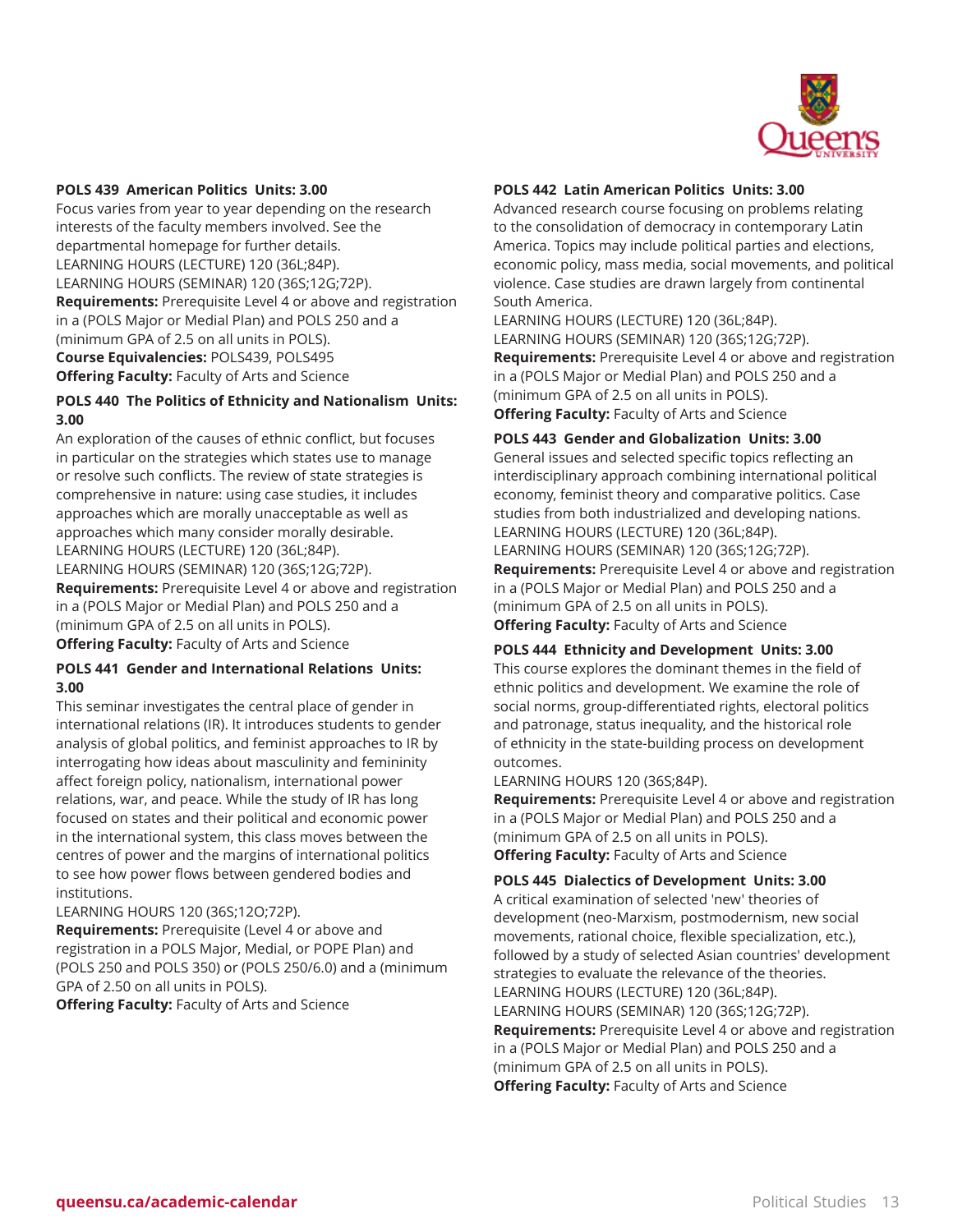

#### **POLS 450 Political Theory: Appeals to Human Nature Units: 3.00**

An analysis of texts that take the nature of humans as the basis for political argument. Emphasis is on the search for foundations for political claims and the nature of 20thcentury relativism, cultural and moral. LEARNING HOURS (LECTURE) 120 (36L;84P).

LEARNING HOURS (SEMINAR) 120 (36S;12G;72P). **Requirements:** Prerequisite Level 4 or above and registration in a (POLS Major or Medial Plan) and POLS 250 and a (minimum GPA of 2.5 on all units in POLS). **Offering Faculty:** Faculty of Arts and Science

# **POLS 451 Seminar in Political Theory Units: 3.00**

An examination of key issues in political theory. Topics will vary from year to year; consult the departmental homepage. LEARNING HOURS 120 (36S;12G;72P)

**Requirements:** Prerequisite Level 4 or above and registration in a (POLS Major or Medial Plan) and POLS 250 and a (minimum GPA of 2.5 on all units in POLS). **Offering Faculty:** Faculty of Arts and Science

# **POLS 453 Modern Political Philosophy Units: 3.00**

An examination of a particular problem or theme in Western political thought post-1500; issues covered might include property, revolution, sovereignty, republicanism, or gender. LEARNING HOURS (LECTURE) 120 (36L;84P). LEARNING HOURS (SEMINAR) 120 (36S;12G;72P). **Requirements:** Prerequisite Level 4 or above and registration in a (POLS Major or Medial Plan) and POLS 250 and a (minimum GPA of 2.5 on all units in POLS). **Offering Faculty:** Faculty of Arts and Science

#### **POLS 456 Theories of Identity Politics Units: 3.00**

An investigation into different theoretical perspectives on the issue of 'identity' and the import of these perspectives for the 'politics of identity'. Theories of gender, race, class, nation, and sexual orientation, from a variety of perspectives, including Marxist, feminist, postmodern, and psychoanalytic theory.

LEARNING HOURS (LECTURE) 120 (36L;84P). LEARNING HOURS (SEMINAR) 120 (36S;12G;72P). **Requirements:** Prerequisite Level 4 or above and registration in a (POLS Major or Medial Plan) and POLS 250 and a (minimum GPA of 2.5 on all units in POLS). **Offering Faculty:** Faculty of Arts and Science

### **POLS 457 Issues in Global Justice Units: 3.00**

An exploration of issues in international politics from a theoretical and normative perspective, including global redistributive justice, just war theory, theories of secession, and normative theories of humanitarian intervention. Among the questions posed are whether we have an obligation to redistribute wealth to strangers, what can justify secession, intervention and war; and the terms on which people can migrate to other countries.

LEARNING HOURS (LECTURE) 120 (36L;84P). LEARNING HOURS (SEMINAR) 120 (36S;12G;72P). **Requirements:** Prerequisite Level 4 or above and registration in a (POLS Major or Medial Plan) and POLS 250 and a (minimum GPA of 2.5 on all units in POLS). **Offering Faculty:** Faculty of Arts and Science

#### **POLS 458 Ethics of War and Intervention Units: 3.00**

An examination of the debates about when it is (morally) justified to go to war - and when it isn't. Topics will include war as self-defense, humanitarian intervention, preventive war, and different conceptions of the morally proper way to wage war.

LEARNING HOURS 120 (36S;12G;72P).

**Requirements:** Prerequisite Level 4 or above and registration in a (POLS Major or Medial Plan) and POLS 250 and a (minimum GPA of 2.5 on all units in POLS).

**Offering Faculty:** Faculty of Arts and Science

#### **POLS 459 Anarchist Politics, or the art of not being governed Units: 3.00**

This course considers the contemporary possibility of anarchist politics, focusing on the politics that might come from resistance to rule. Anarchist politics come in a multitude of forms' from organized resistance to state authority and expressions of power, to mutual aid societies and cooperative politics, to Indigenous forms of resistance. LEARNING HOURS 117 (39S;26O;52P).

**Requirements:** Prerequisite Level 4 or above and registration in a (POLS Major or Medial Plan) and POLS 250 and a (minimum GPA of 2.50 on all units in POLS). Exclusion POLS 451.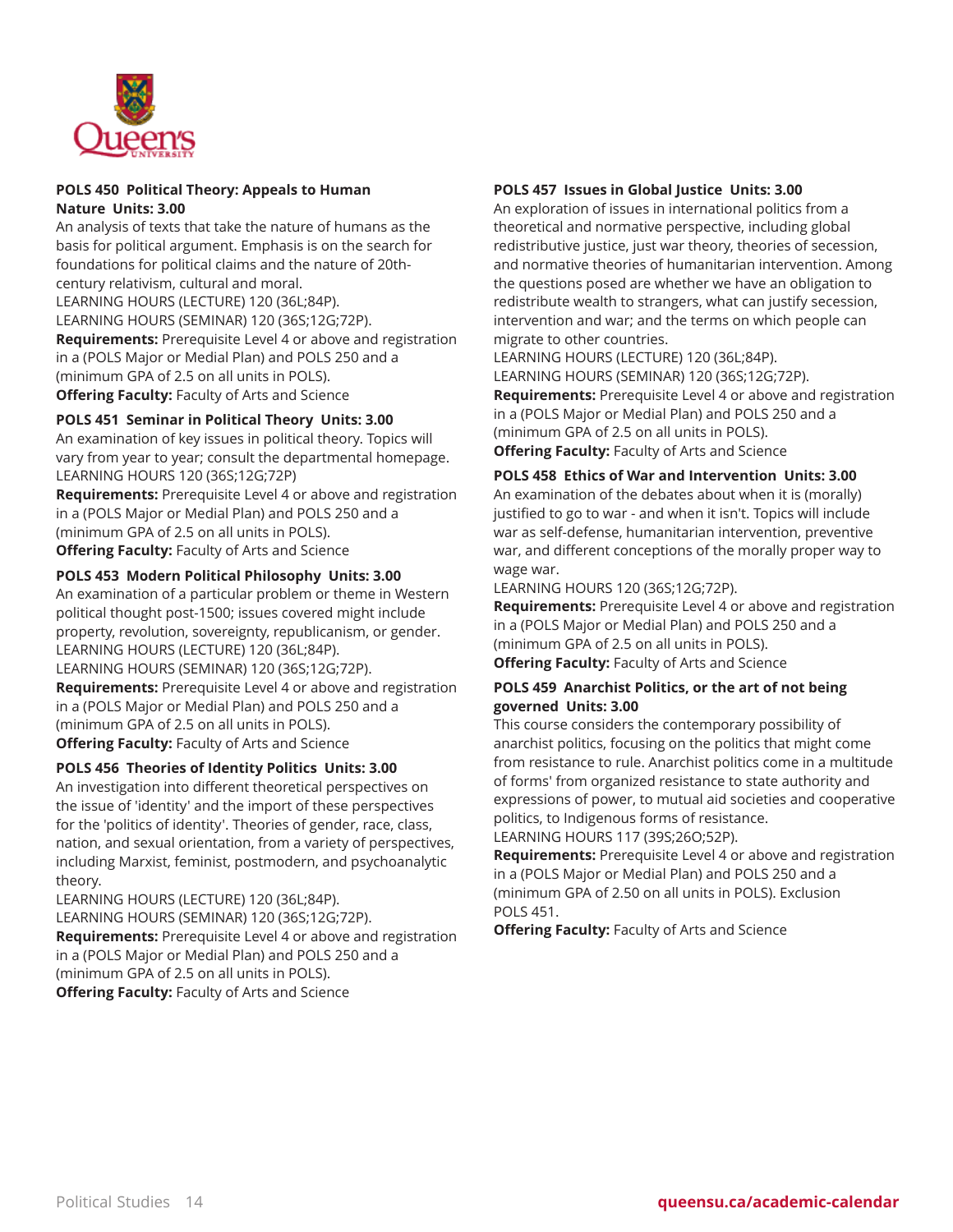

#### **POLS 460 International Relations of the Asia-Pacific Units: 3.00**

This IR seminar introduces students to major issues shaping the study and conduct of international politics in Southeast Asia, East Asia, and the Asia-Pacific. Seminar topics examine the involvement of major powers in the region, regional institutions and regimes, norms and identities, transnational crime, non-state actors, and natural disasters.

LEARNING HOURS 120 (30S;3T;3G;84P).

**Requirements:** Prerequisite Level 4 or above and registration in a (POLS Major or Medial Plan) and POLS 250 and a (minimum GPA of 2.5 on all units in POLS). **Offering Faculty:** Faculty of Arts and Science

### **POLS 461 International Regimes Units: 3.00**

An exploration of problems of order and change in the international system with particular attention to the theory and practice of co-operation, ranging from classic concepts of international organization to current debates about international regimes.

LEARNING HOURS (LECTURE) 120 (36L;84P). LEARNING HOURS (SEMINAR) 120 (36S;12G;72P). **Requirements:** Prerequisite Level 4 or above and registration in a (POLS Major or Medial Plan) and POLS 250 and a (minimum GPA of 2.5 on all units in POLS). **Offering Faculty:** Faculty of Arts and Science

#### **POLS 462 Studies in National Security Units: 3.00**

Contemporary aspects of Canadian international security policy. Topics include: the evolution of policy towards NATO; bilateral defence arrangements with the US; collective security and cooperative security; peacekeeping; defence economics; the role of domestic factors in the shaping of strategy; and aid of the civil power.

LEARNING HOURS (LECTURE) 120 (36L;84P). LEARNING HOURS (SEMINAR) 120 (36S;12G;72P). **Requirements:** Prerequisite Level 4 or above and registration in a (POLS Major or Medial Plan) and POLS 250 and a (minimum GPA of 2.5 on all units in POLS). **Offering Faculty:** Faculty of Arts and Science

#### **POLS 463 International Relations Theory Units: 3.00**

Critical examination of selected themes, issues and works in classical and contemporary international relations theory. LEARNING HOURS (LECTURE) 120 (36L;84P). LEARNING HOURS (SEMINAR) 120 (36S;12G;72P). **Requirements:** Prerequisite Level 4 or above and registration in a (POLS Major or Medial Plan) and POLS 250 and a (minimum GPA of 2.5 on all units in POLS). **Offering Faculty:** Faculty of Arts and Science

### **POLS 464 Russian Foreign Policy Units: 3.00**

An examination of the determinants of Russian Foreign Policy, and the extent to which they have changed over the last half-century. The course will cover both historical and contemporary issues in Russian foreign relations. LEARNING HOURS (LECTURE) 120 (36L;84P). LEARNING HOURS (SEMINAR) 120 (36S;12G;72P). **Requirements:** Prerequisite Level 4 or above and registration in a (POLS Major or Medial Plan) and POLS 250 and a (minimum GPA of 2.5 on all units in POLS). **Offering Faculty:** Faculty of Arts and Science

# **POLS 465 The Politics of War Units: 3.00**

A consideration of the main types of war theory, including descriptive, legal, normative, causal, process, and consequential, with applications to selected case studies. LEARNING HOURS (LECTURE) 120 (36L;84P). LEARNING HOURS (SEMINAR) 120 (36S;12G;72P). **Requirements:** Prerequisite Level 4 or above and registration in a (POLS Major or Medial Plan) and POLS 250 and a (minimum GPA of 2.5 on all units in POLS). **Offering Faculty:** Faculty of Arts and Science

### **POLS 466 Politics of War in Africa Units: 3.00**

An examination of the political dimensions of violent conflict in Africa, including the causes of inter-state and intra-state conflict, and responses such as peace-building and global governance initiatives.

LEARNING HOURS (LECTURE) 120 (36L;84P). LEARNING HOURS (SEMINAR) 120 (36S;12G;72P). **Requirements:** Prerequisite Level 4 or above and registration in a (POLS Major or Medial Plan) and POLS 250 and a (minimum GPA of 2.5 on all units in POLS). **Offering Faculty:** Faculty of Arts and Science

# **POLS 467 international Political Economy Units: 3.00**

Theoretical approaches and issues within the field, while paying particular attention to hegemony and leadership, the economic dimension of post war and post cold war security, trade, money, debt, underdevelopment, regionalism, and international organization.

LEARNING HOURS (LECTURE) 120 (36L;84P). LEARNING HOURS (SEMINAR) 120 (36S;12G;72P). **Requirements:** Prerequisite Level 4 or above and registration in a (POLS Major or Medial Plan) and POLS 250 and a (minimum GPA of 2.5 on all units in POLS). **Offering Faculty:** Faculty of Arts and Science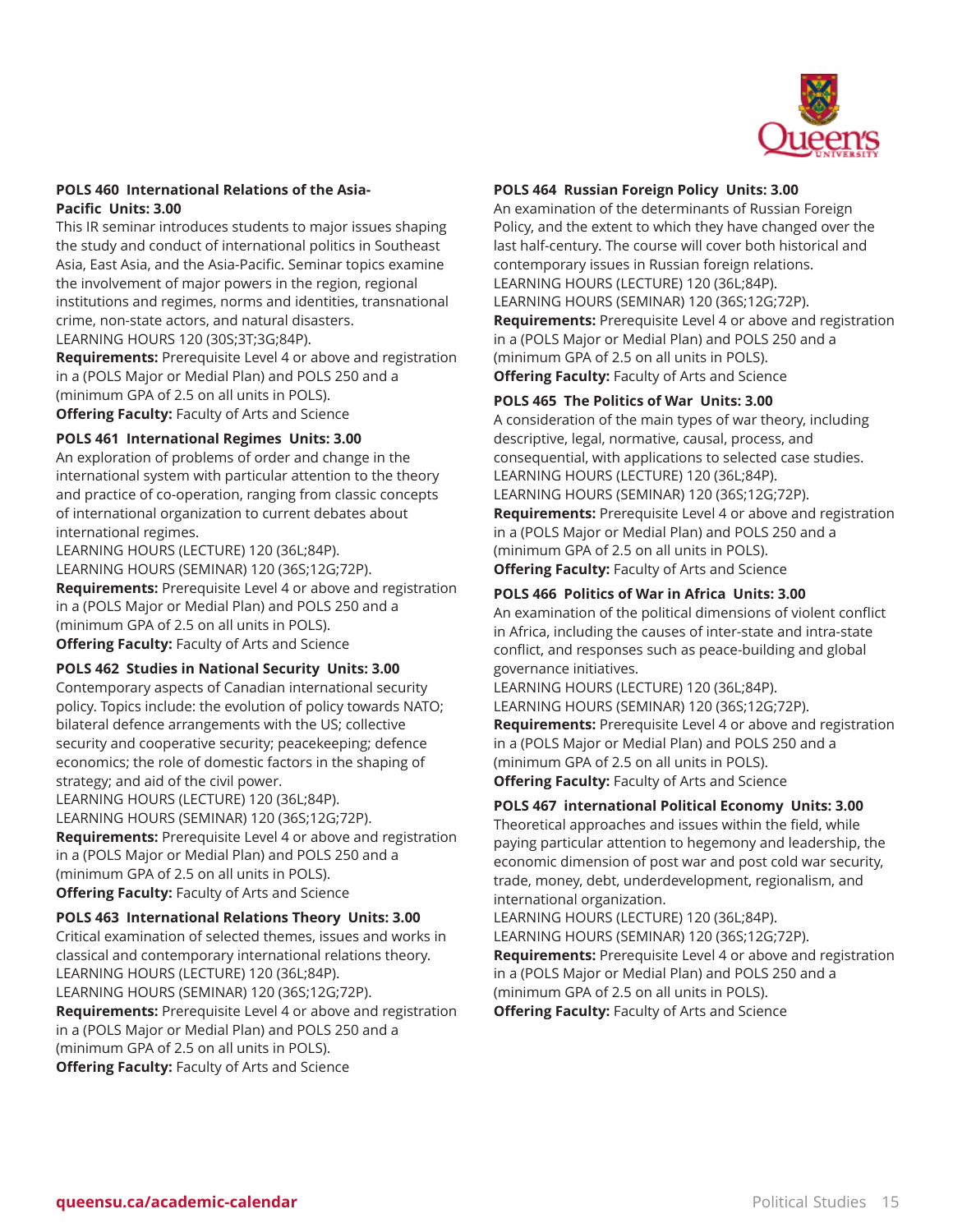

#### **POLS 468 The International Relations of the Middle East Units: 3.00**

This course analyzes Middle Eastern politics from the perspective of international relations. Themes covered include the evolution of various identities in the region, the role of outside actors in the Middle East, contemporary Middle Eastern state and social relations, and the role that Middle Eastern states play in contemporary world politics. LEARNING HOURS (SEMINAR) 120 (36S;12G;72P). **Requirements:** Prerequisite Level 4 or above and registration in a (POLS Major or Medial Plan) and POLS 250 and a

(minimum GPA of 2.5 on all units in POLS).

**Offering Faculty:** Faculty of Arts and Science

### **POLS 469 Issues in Canadian Foreign Policy Units: 3.00**

This course focuses on Canadian-American relations, emphasizing the interaction in both bilateral and multilateral contexts. Primary concern with issues of trade, investment and resources, with some attention paid to security issues. LEARNING HOURS (LECTURE) 120 (36L;84P). LEARNING HOURS (SEMINAR) 120 (36S;12G;72P).

**Requirements:** Prerequisite Level 4 or above and registration in a (POLS Major or Medial Plan) and POLS 250 and a (minimum GPA of 2.5 on all units in POLS). **Offering Faculty:** Faculty of Arts and Science

#### **POLS 470 Seminar in International Politics Units: 3.00**

The theoretical problems of analyzing foreign policy and the practical issues of diplomatic action.

LEARNING HOURS (SEMINAR) 120 (36S;12G;72P).

**Requirements:** Prerequisite Level 4 or above and registration in a (POLS Major or Medial Plan) and POLS 250 and a (minimum GPA of 2.5 on all units in POLS). **Offering Faculty:** Faculty of Arts and Science

# **POLS 471 Politics and Science in Technological Societies Units: 3.00**

An examination of connections between politics, science and technology. Topics include: ideologies and the autonomy of science; science in the Warfare State; controlling the social uses of science.

LEARNING HOURS (LECTURE) 120 (36L;84P). LEARNING HOURS (SEMINAR) 120 (36S;12G;72P). **Requirements:** Prerequisite Level 4 or above and registration in a (POLS Major or Medial Plan) and POLS 250 and a (minimum GPA of 2.5 on all units in POLS). **Offering Faculty:** Faculty of Arts and Science

#### **POLS 482 Public Policy Units: 3.00**

An examination of key issues in the political economy of public policy. Topics will vary from year to year; consult the departmental homepage.

LEARNING HOURS (LECTURE) 120 (36L;84P).

LEARNING HOURS (SEMINAR) 120 (36S;12G;72P). **Requirements:** Prerequisite Level 4 or above and registration

in a (POLS Major or Medial Plan) and POLS 250 and a

(minimum GPA of 2.5 on all units in POLS).

**Offering Faculty:** Faculty of Arts and Science

#### **POLS 483 Justice and Gender Units: 3.00**

An examination of how contemporary theories of justice fare from the standpoint of gender (specifically inequalities in gender relations) and what a just, non-gendered society might look like.

LEARNING HOURS (LECTURE) 120 (36L;84P). LEARNING HOURS (SEMINAR) 120 (36S;12G;72P). **Requirements:** Prerequisite Level 4 or above and registration in a (POLS Major or Medial Plan) and POLS 250 and a (minimum GPA of 2.5 on all units in POLS). **Offering Faculty:** Faculty of Arts and Science

### **POLS 484 Politics of Globalization Units: 3.00**

An examination of the major theoretical debates and issues in contemporary globalization, including the historical roots of globalization, and the impact of globalization on culture, economics, trade, global governance, and global social movements.

LEARNING HOURS (LECTURE) 120 (36L;84P). LEARNING HOURS (SEMINAR) 120 (36S;12G;72P). **Requirements:** Prerequisite Level 4 or above and registration in a (POLS Major or Medial Plan) and POLS 250 and a (minimum GPA of 2.5 on all units in POLS). **Offering Faculty:** Faculty of Arts and Science

#### **POLS 485 Seminar in Women and Politics Units: 3.00**

An examination of key issues in gender and politics. Topics will vary from year to year; consult the departmental homepage.

LEARNING HOURS 120 (36S;12G;72P).

**Requirements:** Prerequisite Level 4 or above and registration in a (POLS Major or Medial Plan) and POLS 250 and a (minimum GPA of 2.5 on all units in POLS). **Offering Faculty:** Faculty of Arts and Science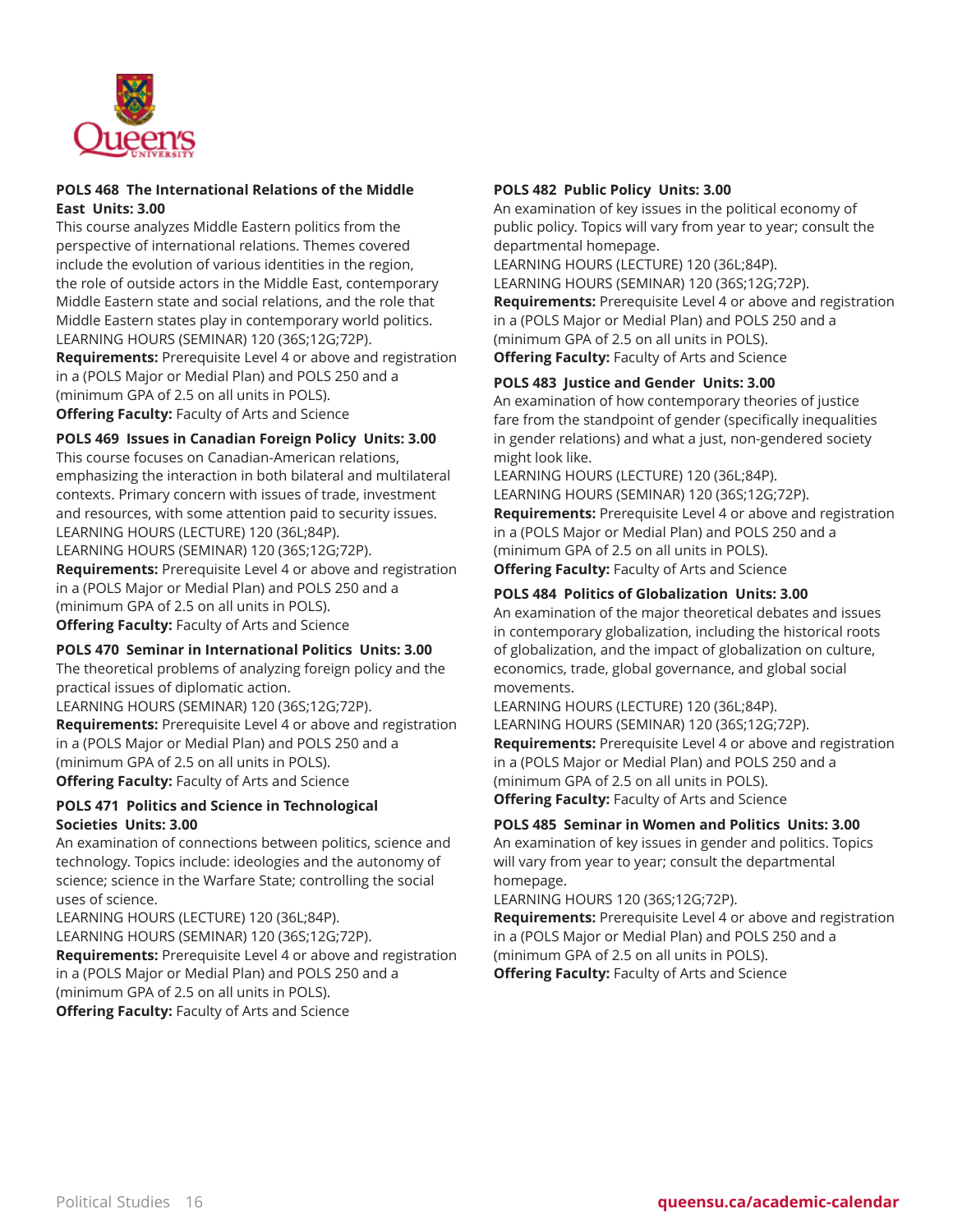

#### **POLS 486 The Politics of Rights Units: 3.00**

A difficult challenge facing a liberal-democratic polity is how to distinguish allowable state action from the protected sphere of human activity. The course examines contemporary debates about whether rights provide an appropriate critical standard for evaluating state action and looks at different institutional methods to assess the justification of state actions.

LEARNING HOURS (LECTURE) 120 (36L;84P). LEARNING HOURS (SEMINAR) 120 (36S;12G;72P). **Requirements:** Prerequisite Level 4 or above and registration in a (POLS Major or Medial Plan) and POLS 250 and a (minimum GPA of 2.5 on all units in POLS). **Offering Faculty:** Faculty of Arts and Science

**POLS 492 Topics In Political Studies Units: 3.00 Offering Faculty:** Faculty of Arts and Science

**POLS 493 Topics In Political Studies Units: 3.00 Offering Faculty:** Faculty of Arts and Science

**POLS 494 Topics In Political Studies Units: 3.00 Offering Faculty:** Faculty of Arts and Science

**POLS 495 Topics In Political Studies Units: 3.00 Course Equivalencies:** POLS439, POLS495 **Offering Faculty:** Faculty of Arts and Science

**POLS 496 Topics In Political Studies Units: 3.00 Offering Faculty:** Faculty of Arts and Science

**POLS 497 Topics In Political Studies Units: 3.00 Offering Faculty:** Faculty of Arts and Science

**POLS 498 Topics In Political Studies Units: 3.00 Offering Faculty:** Faculty of Arts and Science

**POLS 499 Topics In Political Studies Units: 3.00 Offering Faculty:** Faculty of Arts and Science

#### **POLS 510 Directed Special Reading Units: 6.00**

Students arrange their course of reading in consultation with members of the Department. They are expected to write reports on their readings and to discuss them in seminars. LEARNING HOURS 240 (15I;225P)

**Offering Faculty:** Faculty of Arts and Science

#### **POLS 511 Directed Special Reading Units: 3.00**

Students arrange their course of reading in consultation with members of the Department. They are expected to write reports on their readings and to discuss them in seminars. LEARNING HOURS 120 (9I;111P)

**Offering Faculty:** Faculty of Arts and Science

# **POLS 512 Directed Special Reading Units: 3.00**

Students arrange their course of reading in consultation with members of the Department. They are expected to write reports on their readings and to discuss them in seminars. LEARNING HOURS 120 (9I;111P) **Offering Faculty:** Faculty of Arts and Science

#### **POLS 590 Thesis Units: 9.00**

The thesis is optional and counts as one course toward an honours concentration in Political Studies. The thesis subject must be selected at the end of the penultimate year after consultation with members of the Department, and the thesis must be submitted by 31 March of the final year. The student can choose to pay for the binding of the departmental copy. LEARNING HOURS 348 (24S;24Pc;24G;12I;48Oc;216P). **Requirements:** Prerequisite Level 4 or above and registration in a (POLS Major or Medial Plan) and POLS 250 and a (minimum GPA of 2.5 on all units in POLS).

**Offering Faculty:** Faculty of Arts and Science

**POLS 594 Independent Study Units: 3.00 Offering Faculty:** Faculty of Arts and Science

**POLS 595 Independent Study Units: 6.00 Offering Faculty:** Faculty of Arts and Science

**POLS 596 Independent Study Units: 12.00 Offering Faculty:** Faculty of Arts and Science

**POLS 597 Independent Study Units: 18.00 Offering Faculty:** Faculty of Arts and Science

#### **POLS 598 Internship in Political Studies Units: 3.00**

An internship and online experiential learning course. Internships should be in a setting relevant to political studies. Roles may include assisting with the day-to-day tasks of an organization, special projects, event planning, community activism, report writing, and/or other responsibilities that provide practical experience and enhance students' skillset. LEARNING HOURS 120 (24O;60Oc;36P).

**Requirements:** Prerequisite (Registration in a [POLS Major, Medial, or POPE Plan] and [12.0 units in POLS at the 200-level or above] and a [minimum GPA of 2.00 on all units in POLS]) or permission of the Department.

**Offering Faculty:** Faculty of Arts and Science

# **Politics, Philosophy and Economics (PPEC) PPEC 200 Introduction to the Study of Politics, Philosophy and Economics Units: 3.00**

This course will emphasize the analysis of conceptual complementarities, the assessment of arguments, and the application of principles in factual contexts that are the focus of study within the disciplines of Politics, Philosophy and Economics.

LEARNING HOURS 120 (24L;12G;84P).

**Requirements:** Prerequisite 12.0 units from (ECON 110; [ECON111 and ECON 112]; POLS 110; PHIL at the 100-level). **Offering Faculty:** Faculty of Arts and Science